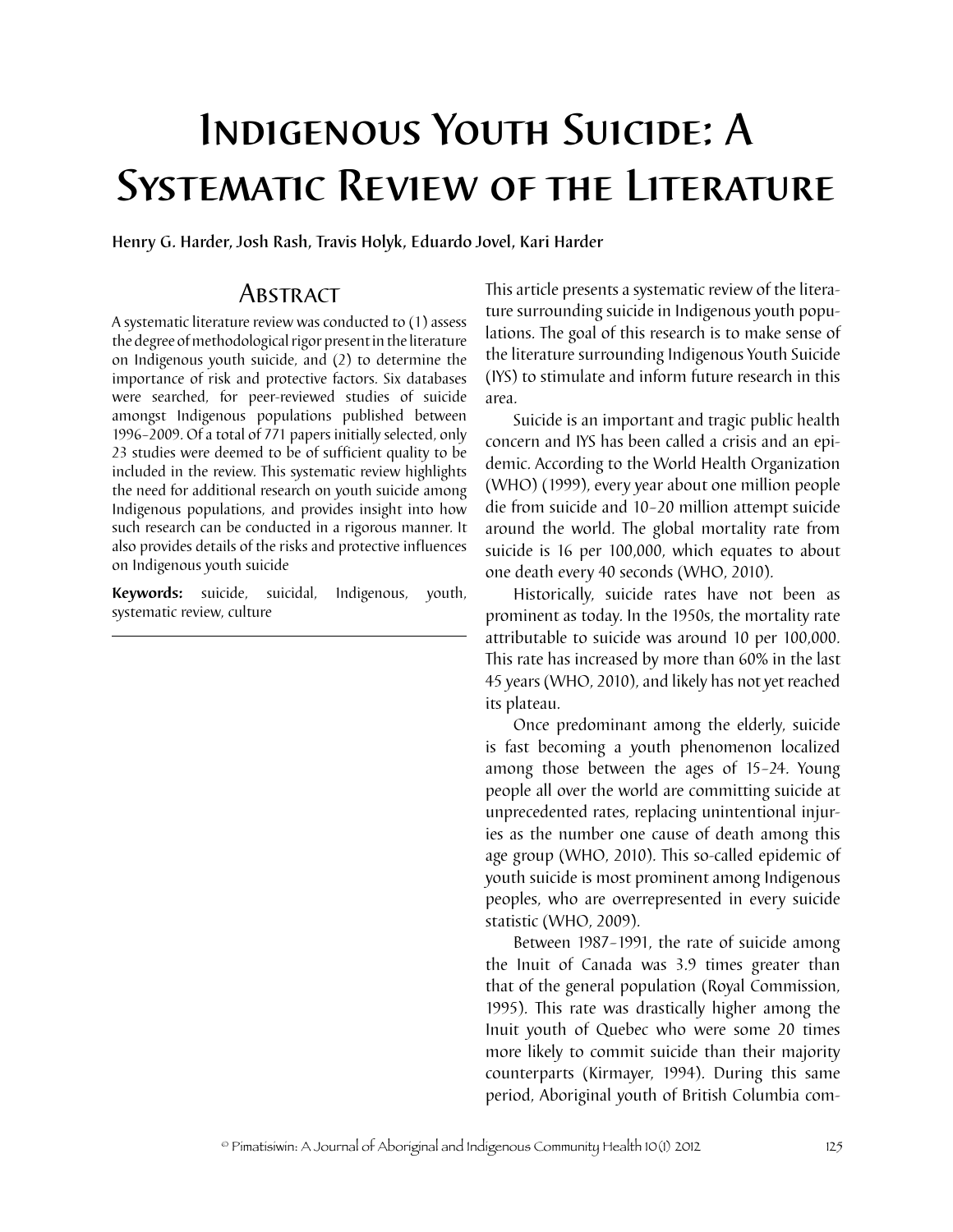plete suicide nearly 4.5 times more often than the majority of the youth population (104.8 per 100,000 vs. 24.0 per 100,000) (Chandler and Lalonde, 1998).

Indigenous populations in the United States, New Zealand, and Australia also exhibit uncharacteristically high levels of suicidal behaviour. According to statistics from the Center for Disease Control (CDC) between 2002–2006, American Indian/Alaskan Native (AI/AN) have the highest suicide rates among all ethnic groups in the United States at 16.25 suicides per 100,000, which is 1.8 times the national average (CDC, 2009). The Maori of New Zealand have had higher rates of suicide than their non-Maori peers each year from 1996–2005 (Beautrais and Fergusson, 2006). Similarly, Indigenous Torres Strait Islanders of Australia complete suicide at a higher rate than the remaining age group from the state as a whole (Hunter and Harvey, 2002).

The etiology of these trends is still poorly understood and few theories have attempted to elucidate it. One of the most promising is the cultural continuity theory, which postulates that lack of cultural connectedness may explain why Indigenous youth commit suicide at such alarming rates (Chandler and Lalonde, 1998). This theory proposes that a tight-knit and productive cultural community may buffer against IYS. However, little research has examined cultural continuity theory in the social context in which Indigenous populations are embedded.

The purpose of this article was to systematically assess IYS using peer-reviewed articles that met set criteria for scientific rigour and quality. Two main objectives were addressed through this review process: (1) the methodological rigour present in the current IYS literature was assessed in hopes of guiding the design of future studies in this area; and (2) the relative importance of risk and protective factors across studies of IYS was examined with a particular emphasis placed on culture.

# **METHODS**

### Literature Search

Research databases available at the University of Northern British Columbia and the University of British Columbia were reviewed: PsychInfo (EBSCO), Web of Sciences (ISI), Academic Search Premier

(EBSCO), Science Direct (Elsevier), Highwire Press, and Medline (OVID). Examples of search terms used include: Aboriginal youth suicid\*\*, Inuit adolescent suicid\*\*, Maori youth suicid\*\*.

### Review Process

Two review authors assessed the studies for eligibility and methodological rigour without consideration of the results. Trials were not blind assessed as author name, institution, and source of publication were known. Throughout this process, any disagreements were resolved until consensus was reached. A third review author decided eligibility in the event that consensus could not be reached.

# Inclusion and Exclusion Criteria for the Selection of Articles

For this systematic review, the inclusion and exclusion criteria were met if the article had the following characteristics: (i) the sample consisted exclusively of Indigenous youth (aged 13–25), or the article contained a specifically defined subsample of Indigenous youth; (ii) the study was empirical offering quantitative data; (iii) the outcome measure was suicidal behavior of all types including suicide, suicide attempt, or suicidal ideation; (iv) the study was published in English; and (v) the article was published after 1996 or was deemed to make a meaningful contribution to the review.

### Quality Assessment

*Evaluation guidelines for rating the quality of a study*  Quantitative studies meeting inclusion criteria were assessed for methodological quality using six methodological criteria developed by the authors' consensus. These six methodological criteria were similar to the criteria used by Wulsin et al., (1999) but tailored towards the assessment of suicide research. These criteria were developed into a rating of rigour assessing suicide research on a scale from 0–8. The rating of rigour can be found in Table 1.

The methodological quality of studies scored was on the basis of rigour as follows: high — a score of 5 or greater; medium — a score of 3 to 4; or low — a score of 1 to 2. A study was selected for data extraction if its rating of rigour was 4 or greater.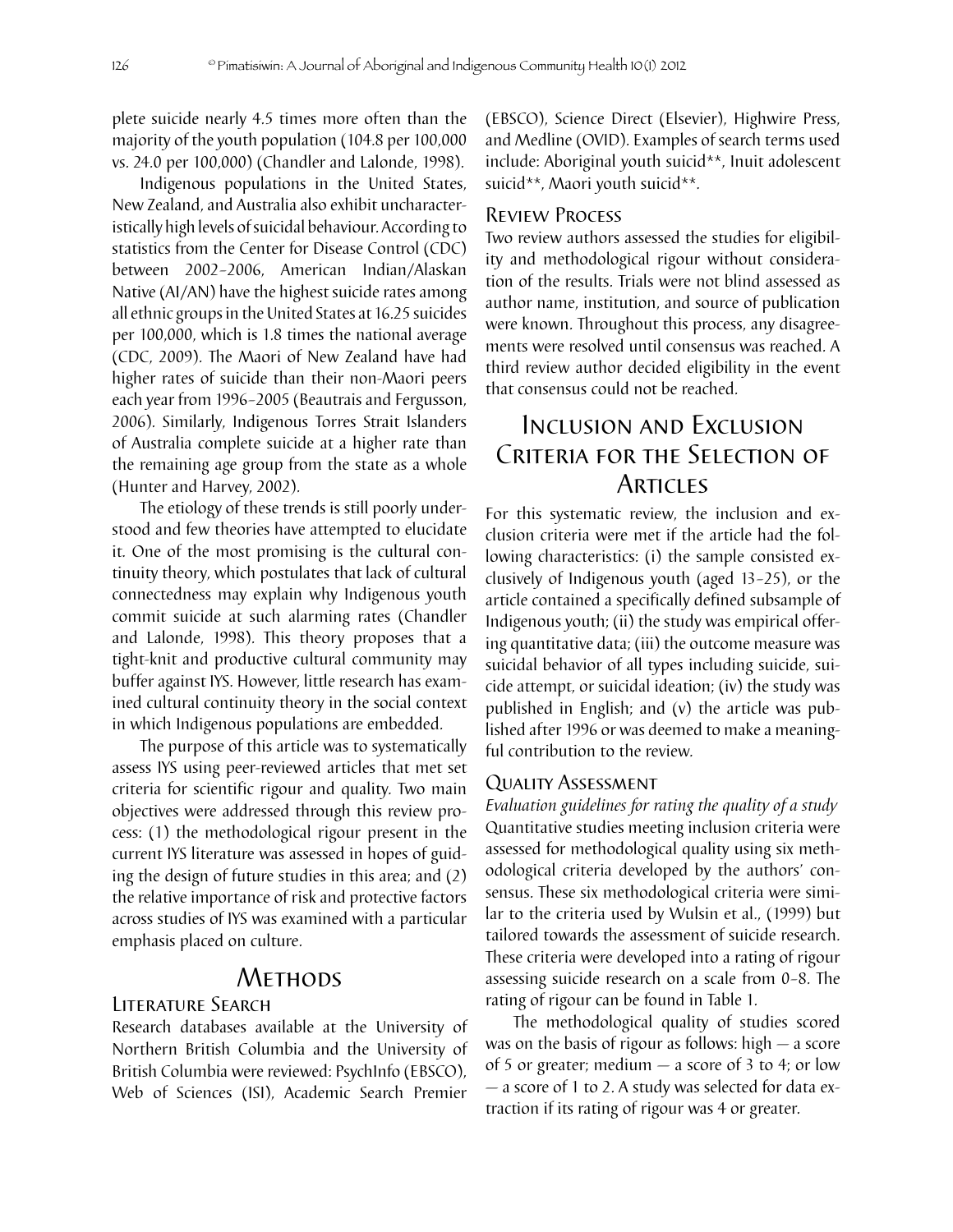#### **Table 1. Checklist for Inclusion/Exclusion and Data Integrity Rating Criteria**

### *Checklist for study inclusion*

- 1. Deals with indigenous youths (aged 13-25)
- 2. Contains quantitative data 3. Measures suicide or attempted suicide as an outcome  $\Box$
- *Data Integrity Rating Criteria*
- 4. Contains multiple measures of suicide=2; contains one measure of suicide=1; does not contain or quantify suicide=0
- 5. Reports from primary data = 1; Reports from secondary  $data$  sources = 0
- 6. Precautions are taken to ensure the accuracy of the data = 1; Data accuracy is not confirmed or validated  $= 0$
- 7. Employs a randomized longitudinal design = 2; Employs a longitudinal design = 1; Employs a randomized design = 1; Employs a nonrandomized, nonlongitudinal design  $= 0$
- 8. Sample size with adequate power  $(n > 300) = 1$ ; Sample size  $\leq 300 = 0$
- 9. Controls or otherwise restricts potential confounds (e.g., history of trauma, exposure to suicide, gender, etc.) = 1; No control or measurement of potential confounds = 0

### Data Extraction

While some studies sampled both Indigenous and majority youth, only data pertaining exclusively to Indigenous youth were extracted. Standardized forms were developed by the authors to independently assign each article to one, or a combination, of the following three categories: 1) data integrity; 2) risk and protective factors; and 3) emphasis on culture. Data extracted under each category included: 1) study design, variables of interest, population characteristics, methodological strengths, methodological weaknesses; 2) risk and protective factors for each of the following: suicide, attempted suicide, and suicidal ideation; and 3) definition of culture, country of origin, and effect of culture on suicide. Definitions of constructs can be found in Table 2.

# Quantification of Risk and Protective Factors

All influences that increased or decreased the risk of suicide (e.g., depression, social support, culture, substance abuse) were converted into standardized effect sizes as Cohen's *d*. Cohen's *d* is a measure of the difference between the means of two groups and by convention *d*'s of .80, .50, or .20 are considered large, medium, and small effects, respectively (Cohen, 1988). Influences that increased the risk of suicide were given effect sizes that were positive in value whereas influences reducing the risk of suicide were given effect sizes that were negative in value.

#### **Table 2. Definition of Terms and Constructs Used**

| Culture              | Highly variable systems of meaning which are<br>learned are shared by an identifiable group of people<br>(Betancourt and Lopez, 1993; Rohner 1984). It rep-<br>resents designs and ways of life that are transmitted<br>across generations.                                                                                                                                                                                                                                                                                               |  |  |  |  |
|----------------------|-------------------------------------------------------------------------------------------------------------------------------------------------------------------------------------------------------------------------------------------------------------------------------------------------------------------------------------------------------------------------------------------------------------------------------------------------------------------------------------------------------------------------------------------|--|--|--|--|
| Enculturation        | The process by which individuals learn about and iden-<br>tify with their ethnic minority cultures (Zimmerman<br>et al. 1996). It can also be thought of as a lifelong learn-<br>ing experience in which cultural awareness and under-<br>standing develops (Wilbert, 1976).                                                                                                                                                                                                                                                              |  |  |  |  |
| Indigenous           | Any ethnic people who inhabit a geographic region in<br>which they have a historical continuity to the land and<br>to pre-colonial and pre-invasion societies (Cobo, 1987).<br>They form non-dominant sectors of society and are de-<br>termined to preserve, develop and transmit to future<br>generations their ancestral territories, and their eth-<br>nic identity, as the basis of their continued existence<br>as peoples, in accordance with their own cultural pat-<br>terns, social institutions and legal system (Cobo, 1987). |  |  |  |  |
| Internal Locus<br>of | Having a tendency to believe that one is personally re-<br>sponsible for, or has control over, the outcomes of their<br>actions (Lefcourt, 1982).                                                                                                                                                                                                                                                                                                                                                                                         |  |  |  |  |
| Pan-Indian           | A strategy comparing across all Indigenous groups. The<br>prefix pan is Greek for, pas or all.                                                                                                                                                                                                                                                                                                                                                                                                                                            |  |  |  |  |
| Self-esteem          | An important aspect of self-concept, the broadest eval-<br>uation of the self. Perceptions of the self as good or bad<br>or mediocre (Baumeister, 2005).                                                                                                                                                                                                                                                                                                                                                                                  |  |  |  |  |
| Suicidal<br>Ideation | Having conscious suicidal intent such as self-destruc-<br>tive thoughts or wishes or uttering suicidal threats<br>$(0, 1, 1)$ $(1, 1)$ $(0, 70)$                                                                                                                                                                                                                                                                                                                                                                                          |  |  |  |  |

Converting risk and protective factors into Cohen *d* effect sizes places all effects onto the same metric allowing for the analysis and comparison of effects. Both significant and nonsignificant risk and protective factors were maintained in the analysis, owing to the consideration that null findings may still prove important when comparing across studies.

(Beck, Kovacs, Weissman 1979)

### Thematic Categorization

Once all risk and protective factors were standardized, variables were thematically reviewed and categorized using a process of consensus. Variables such as age and gender were considered stand-alone variables that needed no categorization. However, most variables were single item questions such as "family cares about feelings" that could be subsumed by a larger variable of family support. Thematic categories can be found in Table 3.

### Evidence Synthesis

The nature of research in this area is marked by highly heterogeneous study designs, units of analysis, statistical methods, and populations sampled. Consequently, a large net was cast to include the full range of study designs used to evaluate IYS.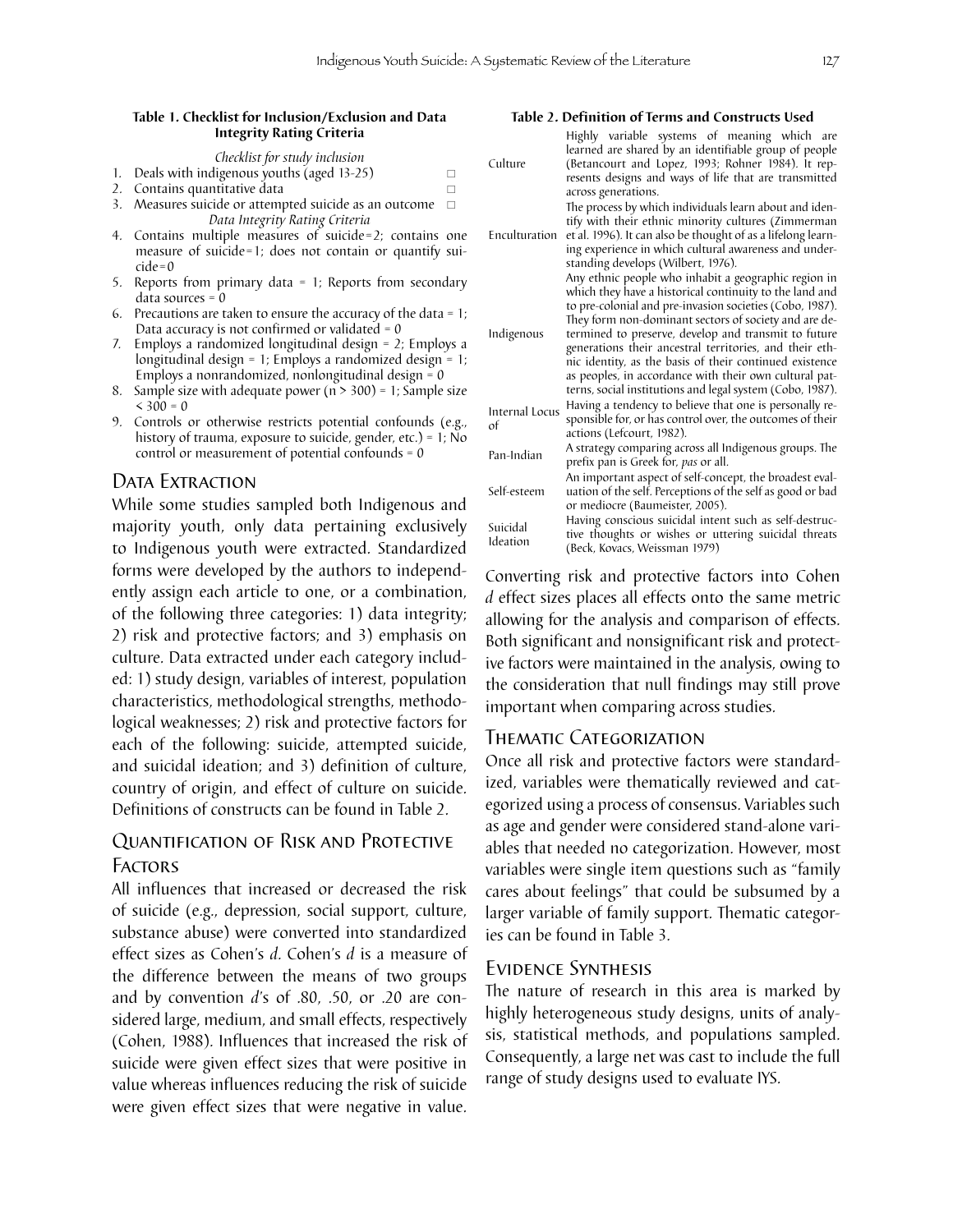| Thematic Category              | Variables Subsumed                                                                                                                |  |  |  |  |  |
|--------------------------------|-----------------------------------------------------------------------------------------------------------------------------------|--|--|--|--|--|
| Age                            | Stand alone                                                                                                                       |  |  |  |  |  |
| Gender                         | Stand alone                                                                                                                       |  |  |  |  |  |
| Depression                     | Stand alone                                                                                                                       |  |  |  |  |  |
| Other Psychiatric Condition    | PTSD, anxiety, having a family history of other psychiatric diagnosis, eating disorder.                                           |  |  |  |  |  |
| Alcohol Abuse                  | Stand alone                                                                                                                       |  |  |  |  |  |
| Substance Abuse                | Substance abuse, marijuana use, inhalant use, other substance abuse                                                               |  |  |  |  |  |
| Conduct Disorder               | Violent behaviour, aggression, violent ideation, anger, delinquency, antisocial behaviour.                                        |  |  |  |  |  |
| Family history                 | Family member or relative who attempted or committed suicide                                                                      |  |  |  |  |  |
| Friend attempt                 | Having a friend who has attempted or committed suicide                                                                            |  |  |  |  |  |
| Social Support                 | Having caring friends, high perceived social support.                                                                             |  |  |  |  |  |
| <b>Family Support</b>          | Having a caring family, both parents present and supportive, perceived parental support, family<br>connectedness                  |  |  |  |  |  |
| Physical Abuse                 | Self-reported childhood physical abuse, physical or vicarious                                                                     |  |  |  |  |  |
| Sexual Abuse                   | Self-reported childhood sexual abuse                                                                                              |  |  |  |  |  |
| Self Esteem                    | Stand alone                                                                                                                       |  |  |  |  |  |
| Internal locus of control      | Stand alone                                                                                                                       |  |  |  |  |  |
| Uncomfortable in one's culture | Alienation, discomfort in cultural surroundings                                                                                   |  |  |  |  |  |
| Cultural factors               | Involvement in traditional activities, high traditional and spiritual orientation, traditional im-<br>portance, church attendance |  |  |  |  |  |

#### **Table 3. Thematic Categorization of Risk and Protective Factors**

# Results

Our systematic review evaluated 771 articles for inclusion (See Fig. 1 for an illustration of the review process). Only 23 articles met our quality appraisal criteria and were used for data extraction. Information on methodological integrity, risk and protective factors, and cultural influences was extracted from 23, 14, and 6 articles, respectively. Only one article implemented an intervention program.

Characteristics of the studies proceeding to data extraction are summarized in Table 4.

# Description of Studies Selected for Data Integrity

*Sample*

Two articles assessed the Sami people of Scandinavia; two examined the Maori of New Zealand, one looked at Native Hawaiian's, and eighteen sampled Aboriginal populations of North America and New

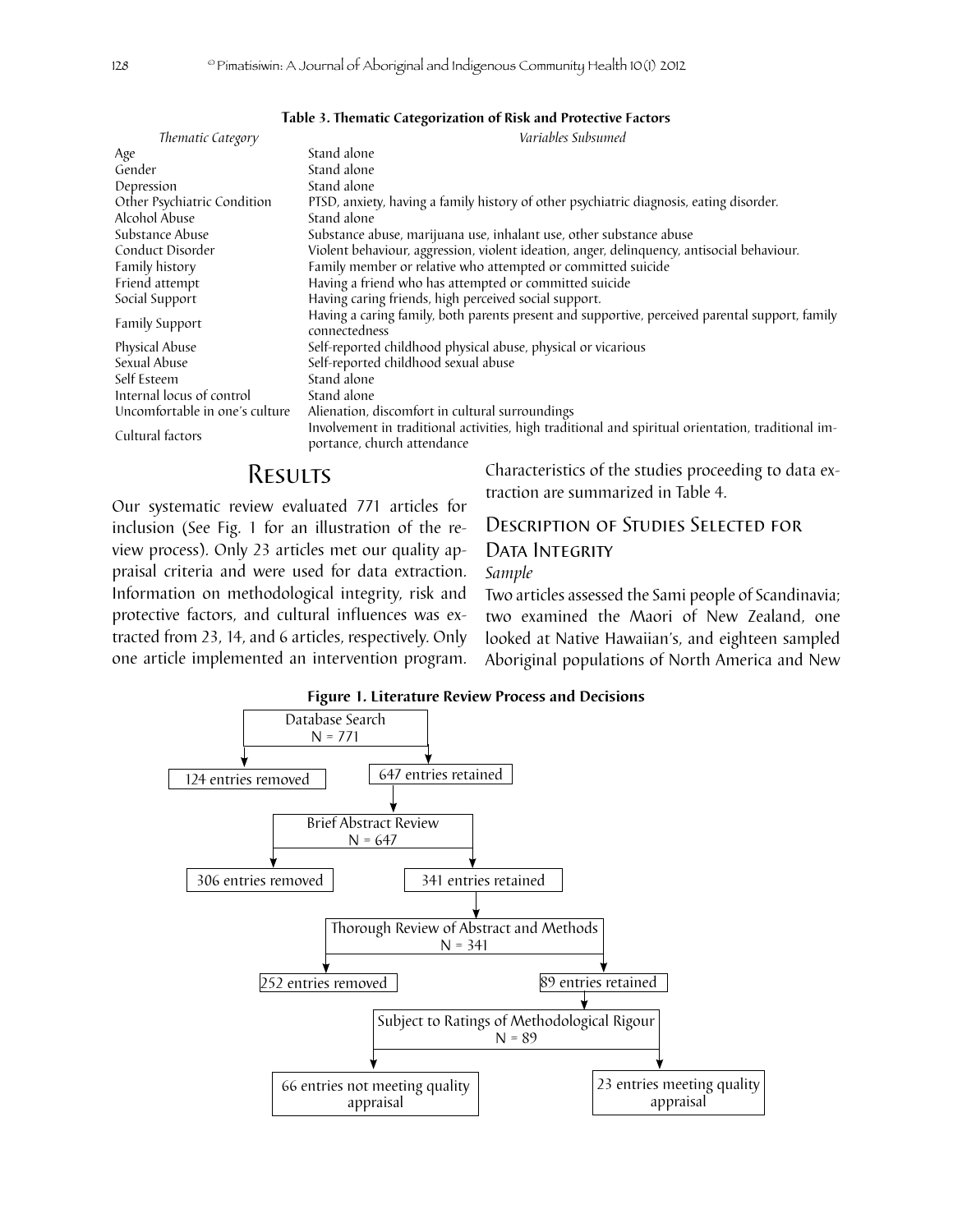| Author                                             | Variables<br>$\sigma f$<br><i>Interest</i> | Variables Assessed                                                                                                                                                                           | Sample<br>Size                       | Age<br>Range                    |                                                                                                                                   | Data Source   Methodological Strengths   Population                                                                                                                                          |                                 | llse in<br>Review                                                         |
|----------------------------------------------------|--------------------------------------------|----------------------------------------------------------------------------------------------------------------------------------------------------------------------------------------------|--------------------------------------|---------------------------------|-----------------------------------------------------------------------------------------------------------------------------------|----------------------------------------------------------------------------------------------------------------------------------------------------------------------------------------------|---------------------------------|---------------------------------------------------------------------------|
| Fergusson<br>(2006)<br>Beautrais<br>$\overline{a}$ | Suicide<br>Attempt                         | Gender                                                                                                                                                                                       | Population                           | $\leq$ 15<br>$15 - 24$          | New Zealand<br>Health Services                                                                                                    | - Large sample<br>- Self classified Ethnicity<br>- Compare Maori and non-<br>Maori attempters.                                                                                               | Maori                           | Integrity<br>- Data                                                       |
| Boothroyd et al.<br>(2001)                         | Suicide                                    | - Attempts<br>- Psychiatric diagnosis<br>- depression<br>- Conduct disorder<br>- Personality disorder<br>- Psychiatric history<br>- hospital admission                                       | 50/71<br>4/71<br>17/71               | $15 - 24$<br>$12 - 14$<br>$25+$ | Coroner of<br>Quebec from<br>Nunavik<br>Public Health<br>Department                                                               | -Case control design<br>- Matched participants on<br>sex, community, and age.<br>- Validated coroner data using<br>medical and police records                                                | Inuit of<br>Nunavik             | Data Integrity<br>RF/PF                                                   |
| Borowsky et al. (1999)                             | Suicide Attempt                            | - Age<br>- Friend attempt<br>- Family attempt<br>- Somatic symptoms<br>- Sexual abuse<br>- Physical abuse<br>- Health concerns<br>- Drug use<br>- Gang involvement<br>- Family connectedness | 11,666                               | Grade<br>$7 - 12$               | 1990 National<br>American<br>Indian<br>Adolescent<br>Health Survey<br>(NAIAHS)                                                    | - Compare attempters to non-<br>attempters<br>- Statistically adjusts con-<br>founds<br>- Large sample<br>- Involved pre-testing, trained<br>researchers, and monitored<br>administration.   | AI/AN                           | $\begin{array}{ll} -\text{Data Integrity} \\ -\text{RF/PF} \end{array}$   |
| Chandler and<br>Lalonde (1998)                     | Suicide                                    | - Language<br>- Self governance<br>- Land claims<br>- Education<br>- Health<br>- Cultural facilities<br>- Fire/Police                                                                        | Population<br>of British<br>Columbia | $15 - 24$                       | <b>BC</b> Coroner<br>- 1986-1991 BC<br>Census                                                                                     | - Substantiated coroner re-<br>ports<br>- Large sample<br>- Unique operational defini-<br>tion of culture                                                                                    | <b>B.C.</b> Native<br>Americans | $\begin{array}{ll} -\text{Data Integrity} \\ -\text{Culture} \end{array}$ |
| Clark $(2007)$                                     | Suicide Attempt                            | - Depression<br>- Age<br>- Gender<br>- Anxiety<br>- Vicarious childhood<br>abuse<br>- Friend or family<br>suicide<br>- Alienation<br>- Social support                                        | 2340                                 | $12 - 18$                       | New Zealand<br>Youth 2000<br>Health Survey                                                                                        | - Consultation with commu-<br>nity members<br>- Pilot testing<br>- Cognitive testing as pre-<br>screening<br>- Statistically adjusts con-<br>founds<br>- Large sample                        | Maori                           | - Data Integrity<br>- RF/PF                                               |
| Dinges and<br>Duong-Tran<br>(1994)                 | Suicide Attempt<br>Suicidal Ideation<br>ハび | Gender<br>- Depression<br>- Drinking<br>- Drug Use                                                                                                                                           | 291                                  | $14 - 18$                       | Boarding<br>school                                                                                                                | - Instruments tested for cul-<br>tural language, content, and<br>administration.<br>validated   Al<br>Instruments<br>through interviews<br>- Intensive interviewer train-<br>ing             |                                 | Data Integrity<br>RF/PF                                                   |
| Freedenthal<br>et al. (2004)                       | Suicide Attempt                            | - Alcohol abuse<br>- Family attempt<br>- Social support<br>- Age<br>- Gender<br>- Income                                                                                                     | 314                                  | $13 - 20$                       | American<br>Indian<br>Multisector<br>Help Inquiry                                                                                 | - Intensive field supervisor<br>and interviewer training<br>Statistically adjusts con-<br>founds                                                                                             | Al                              | $\begin{array}{c c} \text{Data Integrity} \\ \text{RF/PF} \end{array}$    |
| Garroutte et al.<br>(2003)                         | Suicide Attempt                            | - Importance of cultur-<br>al and spiritual beliefs                                                                                                                                          | Population                           | $15-54$                         | American<br>Indian Service<br>Utilization,<br>Psychiatric<br>Epidemiology,<br>Risk and<br>Protective<br>Factors (Al-<br>SUPERPFP) | - Large sample<br>Statistically adjusts con-<br>founds<br>- Interviewers were commu-<br>nity members<br>- Administrations was stan-<br>dardized and reliable<br>- Stratified random sampling | Al                              | $\begin{array}{ll} -\text{Data Integrity} \\ -\text{Culture} \end{array}$ |

**Table 4. Characteristics of Studies Included in the Systematic Review**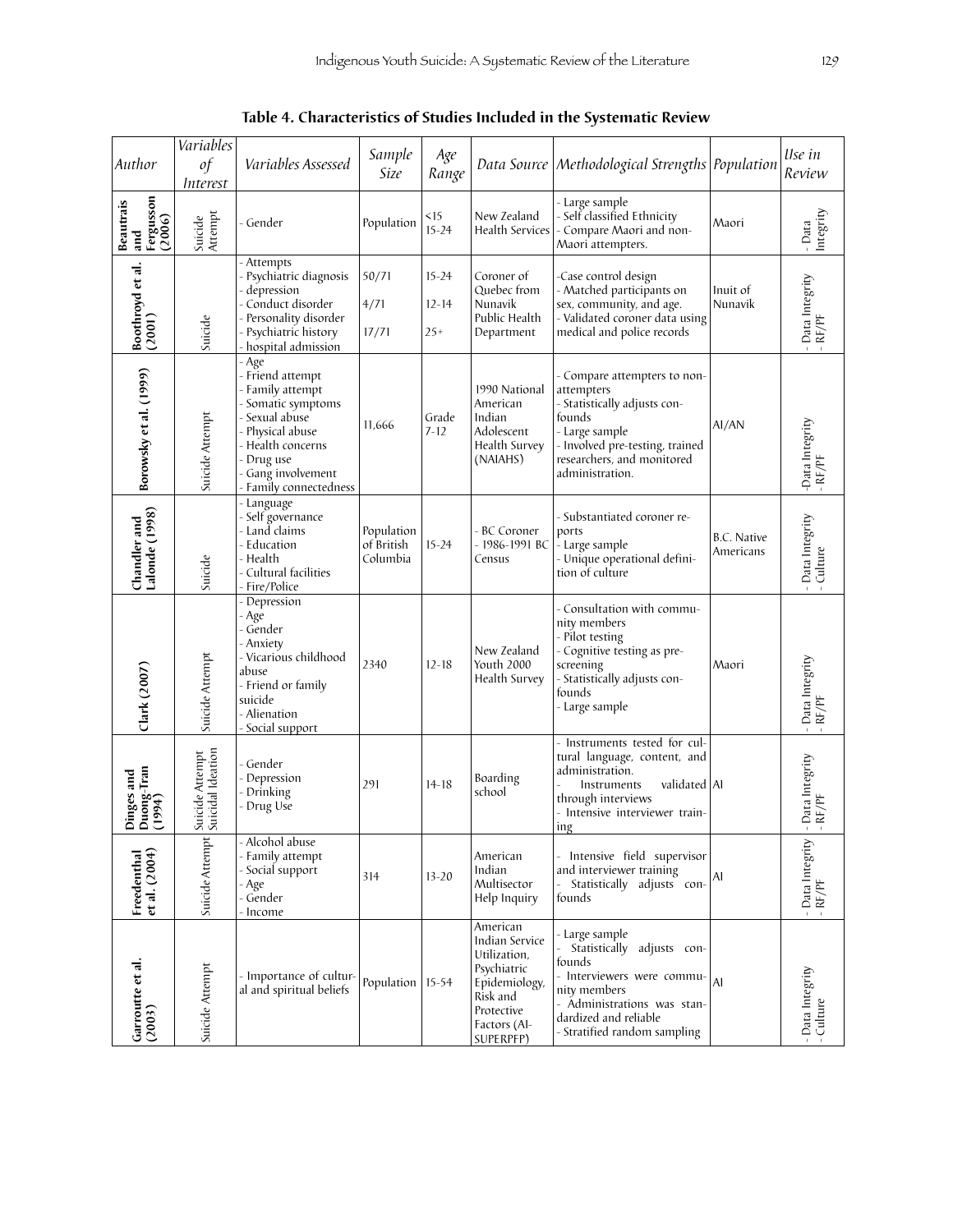|                                   |                                           | Physical abuse<br>- Sexual abuse<br>- Gender                                                                                                                                                |                                                  |                   |                                                   | - Large sample                                                                                                                                                                                                                                                                                     |                  |                                                                                                                                                              |
|-----------------------------------|-------------------------------------------|---------------------------------------------------------------------------------------------------------------------------------------------------------------------------------------------|--------------------------------------------------|-------------------|---------------------------------------------------|----------------------------------------------------------------------------------------------------------------------------------------------------------------------------------------------------------------------------------------------------------------------------------------------------|------------------|--------------------------------------------------------------------------------------------------------------------------------------------------------------|
| Grossman et al.<br>(1991)         | Suicide Attempt                           | - Family history<br>- Friend attempt<br>- Physical health<br>- Mental health<br>- Alienation<br>- Alcohol abuse                                                                             | 7241                                             | Grade<br>$6 - 12$ | Health Survey                                     | N a v a j o $\begin{vmatrix} - & \text{Compare} \\ \text{Adolescent} \end{vmatrix}$ attempters and<br>- Pilot testing<br>- Subjects were pre-screened                                                                                                                                              | Navajo           | $\begin{array}{l} \text{\textendash} \vspace{- \texttt{Data} \, \texttt{Integrity}} \\ \text{\textendash} \vspace{- \texttt{RF} \, \texttt{PF}} \end{array}$ |
| (2007)<br>Hallet<br>et al.        | Suicide                                   | - Aboriginal language<br>knowledge                                                                                                                                                          | Population<br>of British<br>Columbia             | $15 - 24$         | - BC Coroner<br>- 1986-1991 BC<br>Census          | Substantiated coroner re-<br>ports<br>- Large sample                                                                                                                                                                                                                                               | B.C. Native      | Integrity<br> - Culture<br>- Data                                                                                                                            |
| $\frac{$ 1eMaster et}{al. (2004)} | Attempt<br>Suicide<br>Ideation<br>Suicide | - Gender<br>- Age<br>- Depression<br>- PTSD<br>- Substance abuse<br>- Violence                                                                                                              | 403                                              | $15 - 24$         | AI-SUPERPFP                                       | Interviewers were trained<br>community members<br>- Tribal approval<br>- Quality control procedures<br>used to ensure standard and<br>reliable implementation.                                                                                                                                     | Al               | $\begin{bmatrix} -\text{Data Integrity} \\ -\text{RF/PF} \end{bmatrix}$                                                                                      |
| Malus et al. (1994)               | Suicide Attempt<br>Suicide ideation       | - Gender<br>- Friend attempt<br>- Alienation<br>- Age<br>- Family psychiatric his-<br>tory<br>- Physical abuse<br>- Drug use<br>- Church attendance<br>- Family attempt<br>- Friend attempt | 99                                               | $14 - 25$         | sample                                            | - Case control design<br>- True random sampling<br>- Instruments were linguisti-<br>cally checked<br>Community $\vert$ - Assessed seriousness of sui- $\vert$ lnuit<br>cide attempts<br>- Used quantitative and quali-<br>tative methodologies.<br>- Interviewed participants in<br>their language | of<br>Quebec     | Data Integrity<br>Culture                                                                                                                                    |
| May et al. (2005)                 | Suicide Attempt<br>Suicide Ideation       | Intervention<br>changes in suicidality                                                                                                                                                      | $-$ in 1990 =<br>led 769<br>$-$ in 2000 =<br>829 | $10-19$           | Tribal commu-<br>nity                             | - Longitudinal<br>- Large sample<br>- Carefully documented train-<br>ing methods, measurement<br>tools, and intervention poli-<br>cies.<br>- Designed and implemented<br>in collaboration with tribal<br>officials<br>- Regular interactive commu-<br>nity workshops.                              | O'Odham<br>Tribe | $\begin{array}{c} -\text{Data integrity} \\ \text{International} \end{array}$                                                                                |
| Novins et al. (1999)              | Suicide Ideation                          | - Age<br>- Gender<br>- Friend attempts<br>- Nuclear family<br>- Locus of control<br>- Self esteem<br>- Social support<br>- Depression<br>Antisocial behaviour                               | 1378                                             | Grade<br>$9 - 12$ | Tribal<br>Communities<br>VOICES project           | - Longitudinal<br>- Large sample<br>- Several tribes<br>Designed through focus<br>groups, pre-testing, and scien-<br>tific review of results                                                                                                                                                       | Al               | Data Integrity<br>Culture<br>$RF/PF$                                                                                                                         |
| Pharris et<br>al. (1997)          | Suicide<br>Ideation                       | - Cultural factors<br>- Family support<br>- Involvement in tradi-<br>tional activities                                                                                                      | 13,929                                           | Grade<br>$7 - 12$ | <b>NAIAHS</b>                                     | - Large sample<br>- Used pre-testing, carefully<br>trained researchers, and care- AI/AN<br>fully monitored administra-<br>tion.                                                                                                                                                                    |                  | $\begin{array}{ l } \hline \text{Integrity} \\ \text{- RF/PF} \end{array}$<br>- Data                                                                         |
| Rutman et<br>al. (2008)           | Attempt<br>Suicide<br>Ideation<br>Suicide | - Ethnic differences                                                                                                                                                                        | 513                                              | Grade<br>$9 - 12$ | Youth<br>Survey                                   | - Large sample<br>Risk - Longitudinal<br>B e h a v i o r $\vert$ - 3-stage cluster design ensur- $\vert$ AI/AN<br>ing nationally representative<br>sample.                                                                                                                                         |                  | $\begin{array}{c} {\rm Data} \\ {\rm Integrity} \end{array}$                                                                                                 |
| Silviken<br>(2009)                | Suicide<br>Attempt<br>Suicide             | Ethnic differences                                                                                                                                                                          | 2691                                             | $15 - 21$         | Northern<br>Norwegian<br>Youth<br>Study<br>(NNYS) | Large national sample<br>Longitudinal design                                                                                                                                                                                                                                                       | Sami             | Integrity<br>Data                                                                                                                                            |
| Kvernmo (2007)<br>Silviken And    | Suicide Attempt                           | - Suicide ideation<br>- Depression<br>- Anxiety<br>- Single parent family<br>- Alcohol abuse<br>- Gender<br>Eating disorder                                                                 | 591                                              | $15 - 21$         | <b>NNYS</b>                                       | - Compared suicide attempt-<br>ers to non-attempters<br>- Large nationally representa-<br>tive sample<br>Statistically adjusts con-<br>founds                                                                                                                                                      | Sami             | $\cdot$ Data Integrity RF/PF                                                                                                                                 |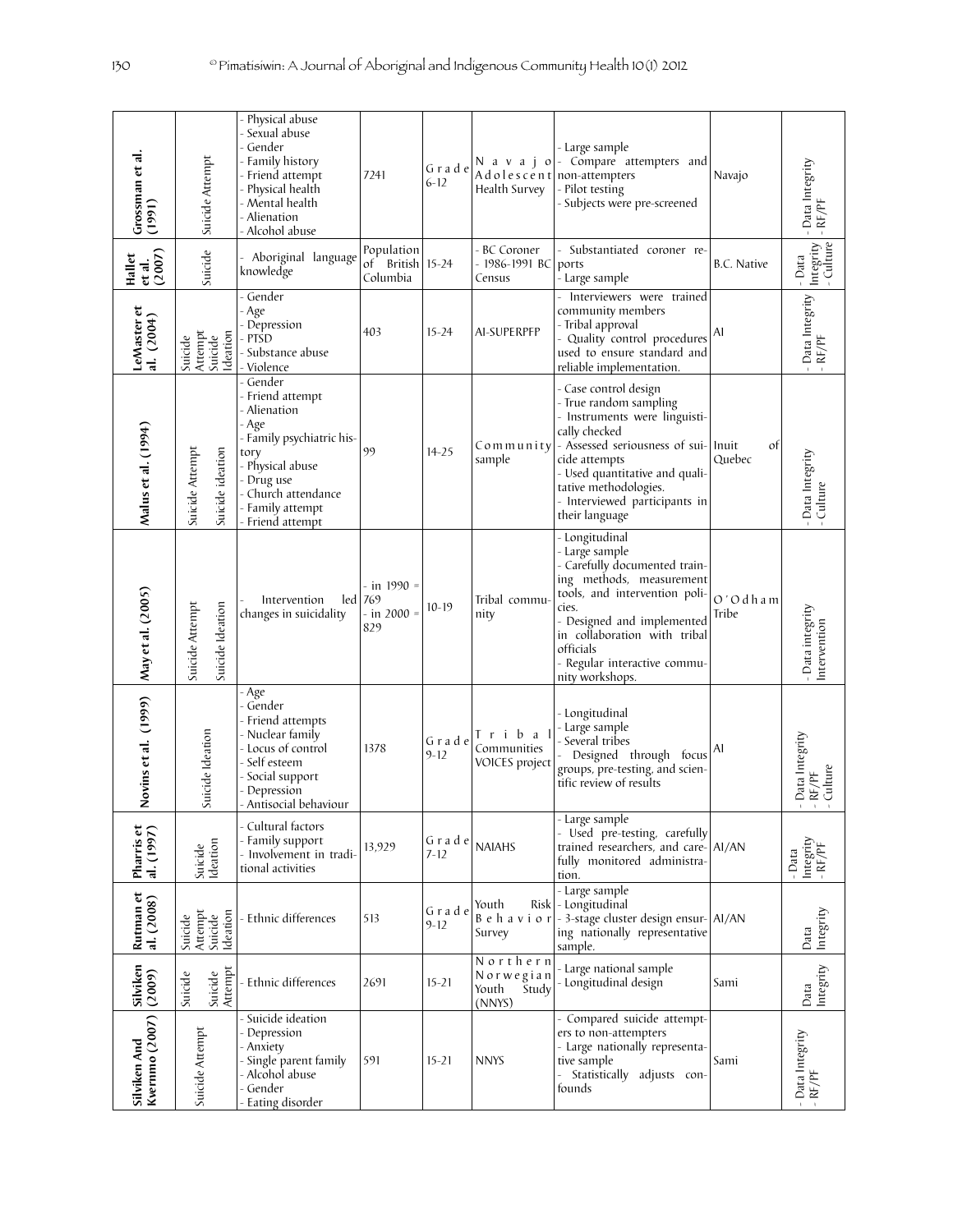| Walls (2007)                                    | Suicide<br>Ideation                                               | Gender<br>- Age<br>- Remote living<br>- Discrimination<br>- Negative life events<br>Traditional impor-<br>tance<br>- Fnculturation<br>- Self esteem<br>- Alcohol use<br>- Anger<br>- Delinquency<br>- Depression | 746  | $10 - 12$ | $Commu$ nity<br>sample                          | - Longitudinal<br>- Focus group interviewing<br>- Community involvement<br>- Employed community mem-<br>bers.<br>Statistically adjusts con-<br>founds                               | Al/Canadian                                   | Data Integrity<br>Culture<br>$\overline{\phantom{a}}$ RF/PF             |
|-------------------------------------------------|-------------------------------------------------------------------|------------------------------------------------------------------------------------------------------------------------------------------------------------------------------------------------------------------|------|-----------|-------------------------------------------------|-------------------------------------------------------------------------------------------------------------------------------------------------------------------------------------|-----------------------------------------------|-------------------------------------------------------------------------|
| Walls et al.<br>(2007)                          | Attempt<br>Ideation                                               | Suicide - Depression<br>- Discrimination<br>- Drug use<br>S u i c i d e $\vert$ -Negative emotionality<br>- Coercive parenting                                                                                   | 721  | $10 - 12$ | Community<br>sample                             | - See above                                                                                                                                                                         | Al/Canadian                                   | Integrity<br>Data                                                       |
| Yuen et al.<br>(1996)                           | Attempt                                                           | - Gender<br>Suicide - Depression<br>- Substance abuse<br>- Family support                                                                                                                                        | 1779 | $9-12$    | G r a d e Community<br>sample                   | - Large sample<br>- Longitudinal and cross sec-<br>tional.<br>- Developed in collaboration<br>with the National Center<br>for AI/AN Mental Health<br>Research                       | Native<br>Hawaiian                            | $\cdot$ Data Integrity<br>$\overline{\text{RF}/\text{PF}}$<br>$\bar{1}$ |
| Desjarlait (1994)<br>Zitzow and                 | Suicide<br>$S$ uicide $\vert$ -<br>Attempt<br>Suicide<br>Ideation | - Mental confusion<br>Relationship prob-<br>lems<br>- Loss due to death<br>- Disability                                                                                                                          | 130  | $12 - 24$ | Suicide registry<br>for rural plains   haviour. | - Substantiated suicide regis-<br>try with medical and police<br>records<br>- Full spectrum of suicide be-<br>- Examined protocol for face,<br>content and construct valid-<br>ity. | Al/Ojibwa                                     | Data Integrity                                                          |
| Disease Control<br>and Prevention<br>Center for | Suicide<br>Attempt                                                | - Age                                                                                                                                                                                                            | 3225 | $15 - 19$ | CDC                                             | - Large national sample                                                                                                                                                             | Al<br>Western<br>Anthabaskan<br><b>Tribes</b> | Data Integrity                                                          |

*Note*. AI = American Indian, AN = Alaskan Native, RF/PF = Analysis of Risk and Protective Factors.

Mexico. All of the articles used large samples recruited through analysis of communities or populations. Specifically, three studies sampled tribes, four used retrospective data obtained from coroner reports and eighteen utilized large scale epidemiological type designs.

### *Outcomes considered*

Of the 23 articles deemed methodologically rigorous, 8 (34.8%) measured suicidal ideation, 18 (78.3%) assessed attempted suicide and 6 (26.1%) examined suicide (Table 4). Suicidal ideation and attempted suicide were measured by self-report. Suicide was mainly assessed through Coroner Service data. This data was often mapped onto population estimates using an epidemiological approach, and was occasionally substantiated with police reports and medical history (see Boothroyd et al., 2001).

#### *Data integrity analysis*

Only 23 (2.9%) of the 771 articles reviewed were deemed eligible for inclusion in the review. Clearly, there is a paucity of methodologically sound research examining IYS and further research is required to address the issue in any scientifically rigorous way.

Eight studies assessed more than one facet of suicidal behaviour (e.g., suicidal ideation, suicide attempts and completed suicides), with only one of these studies assessing all three facets (Table 4). Although suicidal ideation is private by nature, no study assessed validity of ratings by obtaining third party reports from a family member or close friend. Due to the private nature of suicidal behaviour, future studies should implement multiple measures, or use multiple items, to capture suicidal behaviour and, wherever possible, utilize multiple sources of inquiry.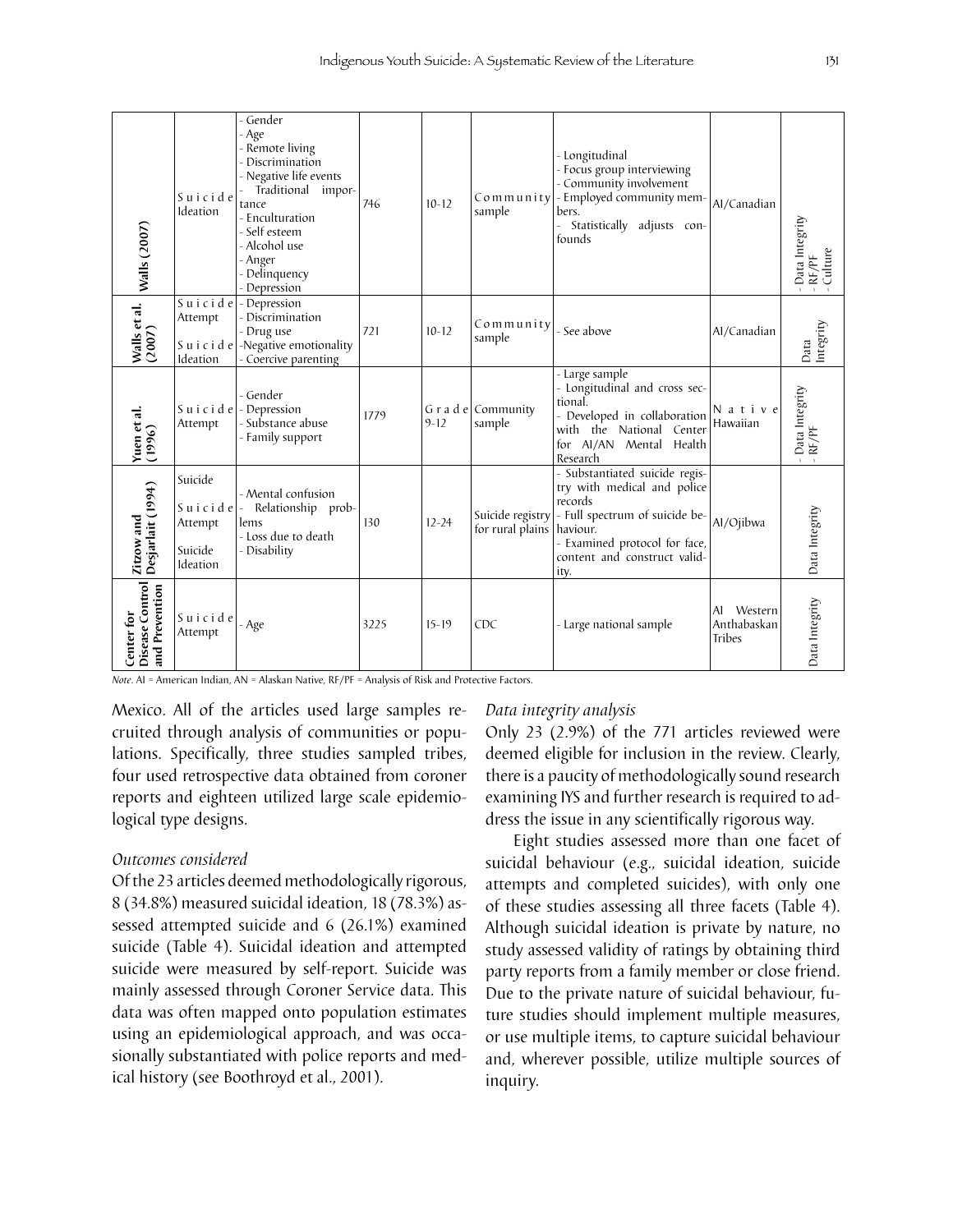Finally, although many studies used population data with large samples, only three implemented longitudinal or case-control designs (Boothroyd et al. 2001; Malus et al., 1994; May et al., 2005). Such designs are good for determining causation because they allow for repeated observations of the same individual over longer periods of time, and are excellent at making allowances for confounding factors while maintaining adequate statistical power.

### Methodological Strengths

Each study offered information on the ways in which future research exploring IYS can be strengthened (Table 4). Four methodological strengths to emerge were: 1) community involvement; 2) pilot testing; 3) ensuring accuracy of data; and 4) controlling for, or limiting, the presence of extraneous influences.

1. Community involvement at every level of study design and implementation proved one of the most useful methodological strengths. Many of the population or community level studies made it a priority to gain involvement and support of the participating community during study implementation. Community involvement ranged in degree. Some studies obtained minimal community involvement by attaining tribal approval prior to implementation (Chandler and Lalonde, 1998) while others obtained significantly more community involvement through the construction of cultural advisory groups that were consulted during every step of study designed and implementation (Clark, 2008; May et al., 2005). Some researchers went one step further in hiring and training community members as research assistants (Freedenthal and Stiffman, 2004; LeMaster et al., 2004; Walls, 2007).

Attaining community involvement and support is important to show respect for both the individual and the culture, and to ensure validity of the findings (Tchacos and Vallence, 2004) The Canadian Institute of Health Research (CIHR) promotes participatory research approaches at all stages in the research process (CIHR, 2007).

One particular intervention study summarized by May and colleagues (2005) illustrates just how active involvement from key commun-

ity constituencies — tribal leadership, health care providers, parents, elders, youth, and clients — can be effective. This intervention took place between the years 1988–2003 and served a tribal population of approximately 3,000 residents. More than 50 active community workgroup sessions were held addressing questions about problem issues in the community (May et al., 2005). This process resulted in a document forming the foundation for the program components.

The results of this intervention study were promising. Suicidal gestures and suicide attempts decreased throughout the course of the program. Annual averages dropped from 15 gestures and 19.5 attempts before 1988 down to 4 gestures and 4 attempts in 2002 (May et al., 2005). The annual average for self-destructive acts was also reduced from 36 to 14. The only form of suicide that remained impervious to the intervention was completed suicides, which remained at 1 to 2 incidents per annum.

- 2. Many of the studies performed pilot testing prior to commencement of the larger research project. For example, researchers involved in the 2000 New Zealand Health Survey conducted pilot projects and cognitive testing prior to implementation to ensure that the questions were appropriate and easy to understand across a wide range of literacy levels (Clark, 2008). Other authors pretested their tools to ensure that the language, content, and administration were appropriate for the culture being studied (Dinges and Duong-Tran, 1994; Malus et al., 1993; Novins et al., 1999).
- 3. Accuracy and validity of the statistical analyses is another important issue addressed by most studies. Limiting confounding factors often enhanced validity of statistical analysis. For example, epidemiological studies employed casecontrol designs by comparing individuals who experienced problems with suicide to those who did not have such problems (Boothroyd et al., 2001; Borowsky et al., 1999; Malus et al., 1993; Silviken and Kvernmo, 2007). In another example, researchers using Coroner Service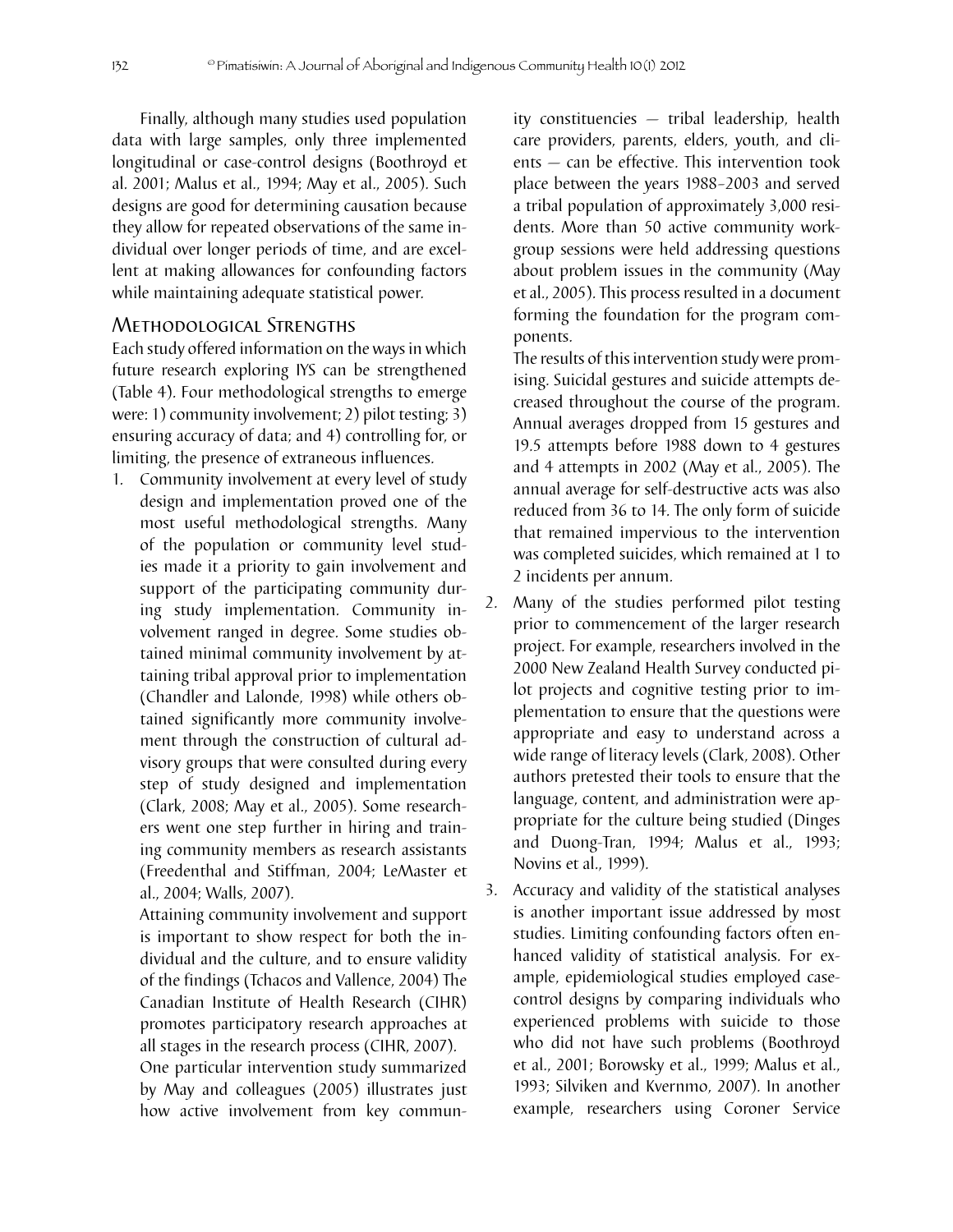data removed extraneous variability by validating such reports with medical records and police reports (Boothroyd et al., 2001; Zitzow and Desjarlait, 1994).

4. Finally, only seven studies included in this review attempted to control for potential confounding influences by measuring and statistically controlling relevant variables using fully adjusted models (Borowsky et al., 1999; Clark, 2007; Freedenthal and Stiffman, 2004; Garroutte et al., 2003; Silviken and Kvernmo, 2007; Walls, 2007; Walls et al., 2007). Variables that were controlled for include demographic information such as age, gender, marital status, socioeconomic status, employment and education.

Analysis of Risk and Protective Factors Fourteen of the twenty-three articles (61%) measured and supplied enough information regarding

risk and protective factors to merit inclusion in this analysis. Standardized measures of effects coded for each study were imported into SPSS version 18.0 for analysis. However, the data points in the thematic categories were too few to permit statistical analysis. Owing to this consideration, the average effect and standard error was computed for each of suicidal ideation, suicide attempts, and completed suicides. Results of this process can be found in Figures  $2-4.$ 

Figures 2–4 show the risk and protective factors related to suicidal ideation, attempts, and completions. Any effect size whose standard error does not bisect zero was viewed as exerting a significant influence on IYS. Effects that are greater than zero were interpreted as variables increasing the likelihood of suicidal behaviour (risk factors), whereas effects less than zero were interpreted as variables reducing it (protective factors).



# **Figure 2. Risk and Protective Factors of Suicidal Ideation**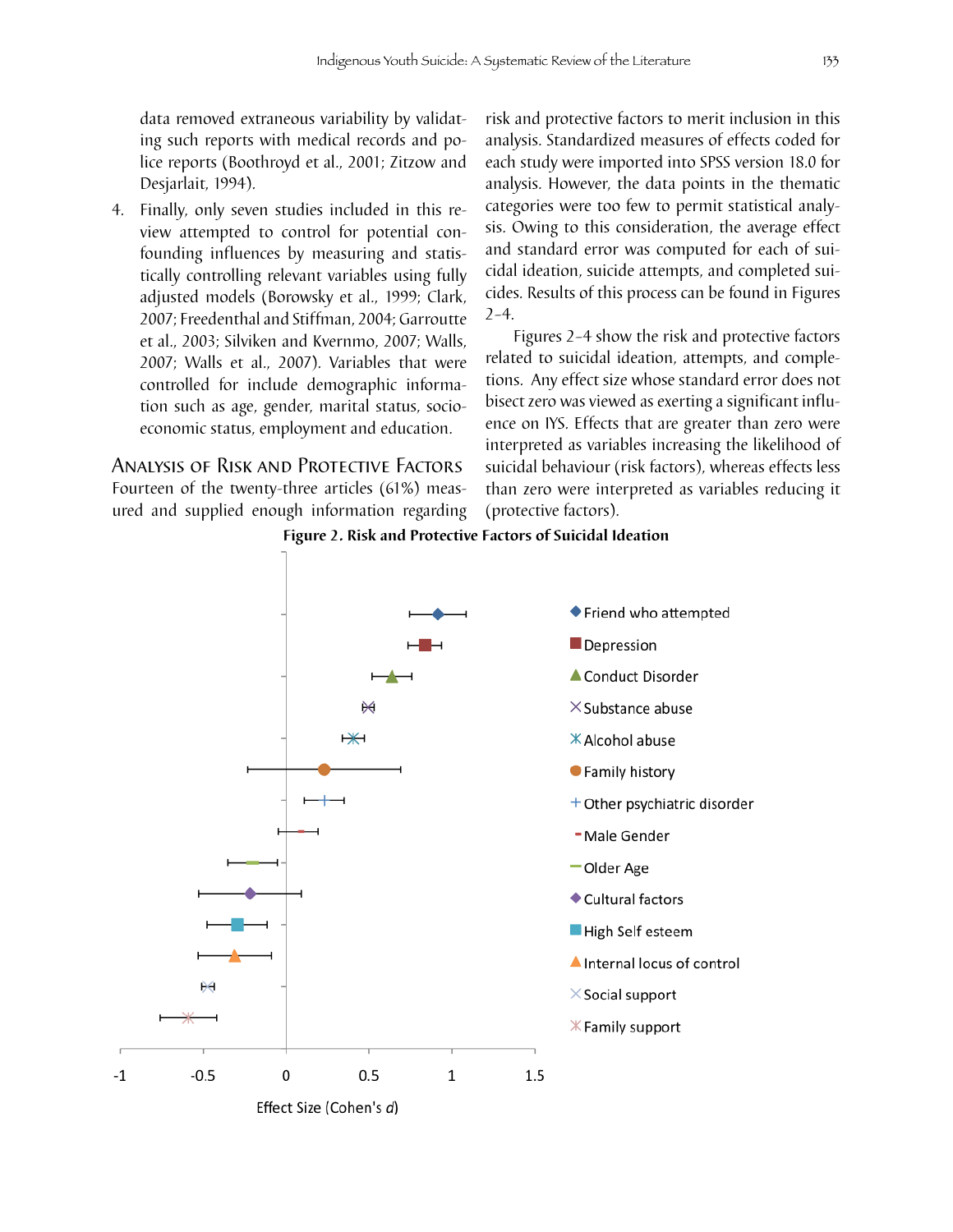

**Figure 3. Risk and Protective Factors of Attempted Suicide**

OPD = Other psychiatric disorder; UCIS = Uncomfortable in cultural surroundings

This form of analysis only allows for the interpretation of risk and protective factors in isolation. It is not possible to identify the combined or interactive effects between risk and protective factors due to small sample size of effects. However, wherever possible, effects were used from fully adjusted models in which combined effects were statistically controlled and parsed out.

# Interpretation of Risk and Protective Factors Analysis

A comparison of risk factors predisposing suicidal ideation, attempts, and completions identifies remarkable consistency in the variables of importance. First, the two strongest risk factors consistently emerging are depression and having a friend attempt or commit suicide. The next strongest predisposing factors were conduct disorder and substance or alcohol abuse. Finally, having a psychiatric disorder, other than depression, and suffering from previous childhood abuse also increase the likelihood of attempting suicide.

Although no study explicitly examined the protective factors of completed suicides, a breakdown of the protective factors of suicide ideation and attempts show similar patterns. The variable most strongly buffering against suicide was high support, whether social or familial. The importance of culture was more profound for suicide attempts than for suicidal ideation. Personality variables of high self-esteem and having an internal locus of con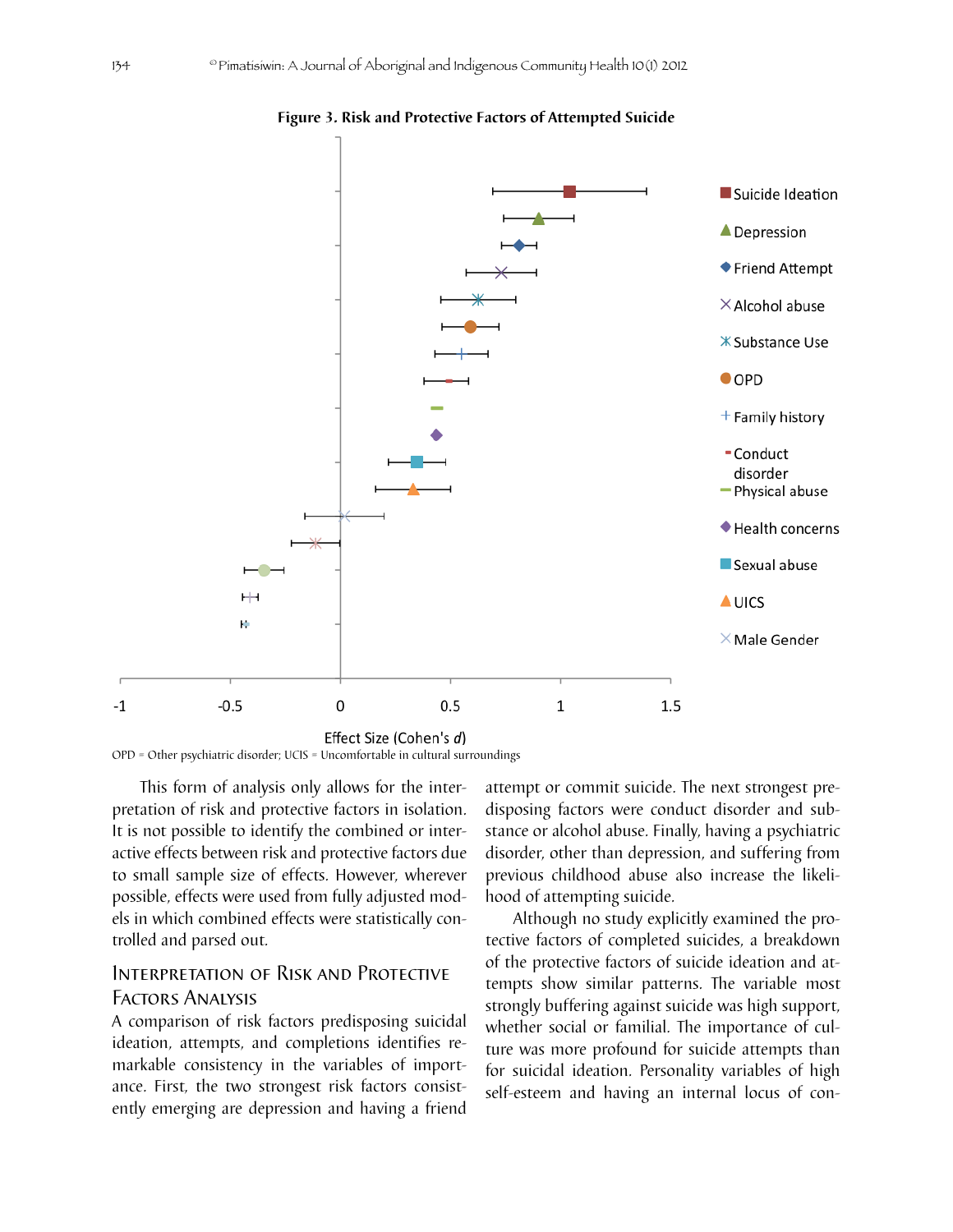**Figure 4. Risk Factors of Attempted Suicide**



| Table 5. Definition and Measures of Culture |  |
|---------------------------------------------|--|
|---------------------------------------------|--|

| Author<br>Country                                  | Cultural Construct<br>Cultural Measures<br>Assessed                            |                                                                                                                        | Findings and Implications                                                                                                                                                                                                                                                                                                                                                                                     |  |  |
|----------------------------------------------------|--------------------------------------------------------------------------------|------------------------------------------------------------------------------------------------------------------------|---------------------------------------------------------------------------------------------------------------------------------------------------------------------------------------------------------------------------------------------------------------------------------------------------------------------------------------------------------------------------------------------------------------|--|--|
| Chandler and Lalonde<br>(1998)<br>Canada           | Cultural continuity<br>Cultural fragmenta-<br>tion and dislocation             | Self-governance<br>Land claims<br>Cultural amenities available                                                         | Suicide was 102.8, 60.5, 45.4, 36.1, 29.3, and 24.7 per 100,000 fewer<br>for bands containing self-governance, land claims, education ser-<br>vices, health services, cultural facilities, and police and fire services,<br>respectively.<br>The effects of cultural continuity factors are additive.                                                                                                         |  |  |
| Garroutte et al. (2003)<br>United States           | Commitment to<br>spiritual beliefs<br>Cultural importance<br>and connectedness | Importance of cultural be-<br>liefs<br>Cultural orientation<br>Cultural commitment                                     | Suicide attempts were highest (12.1%) among those reporting cul-<br>tural beliefs as unimportant.<br>Those reporting a high commitment to cultural and spiritual be-<br>liefs had the fewest suicide attempts (4.3%).                                                                                                                                                                                         |  |  |
| Hallett et al. (2007)<br>Canada                    | Cultural continuity/<br>fragmentation                                          | Knowledge<br>and<br>use<br>Aboriginal traditional lan-<br>guage                                                        | of Suicide rates were six times lower among bands in which more<br>than half of the members have a conversational knowledge of an<br>aboriginal language.                                                                                                                                                                                                                                                     |  |  |
| Malus et al. (2004)<br>Canada                      | Importance of spiri-<br>tuality.                                               | Participation in spiritual ac-<br>tivities<br>Feelings of alienation                                                   | Suicide ideation and attempts were lower among those who at-<br>tended church every Sunday.<br>Youth with suicide ideation and who attempted suicide suffered<br>greater alienation                                                                                                                                                                                                                           |  |  |
| Novins et al. (1999)<br>United States              | Bicultural ethnic<br>identity compared<br>across three tribal<br>groups        | Caucasian cultures                                                                                                     | Connection with Native and Ethnic identity was not associated with suicide among any of the<br>three tribal groups                                                                                                                                                                                                                                                                                            |  |  |
| Walls (2007)<br>Canada and United<br><b>States</b> | Cultural continu-<br>ity, involvement and<br>identification                    | Discrimination<br>Enculturation<br>Cultural identification<br>Participation in traditional<br>and spiritual activities | Traditional spirituality and enculturation in the preteen and early<br>adolescent years show indirect, life course relevant, relations to sui-<br>cidal tendencies.<br>Greater endorsement of the importance of traditional spiritual-<br>ity was negatively related to suicidal tendencies through lessened<br>levels of depressive symptoms, anger, and alcohol use, and greater<br>reports of self-esteem. |  |  |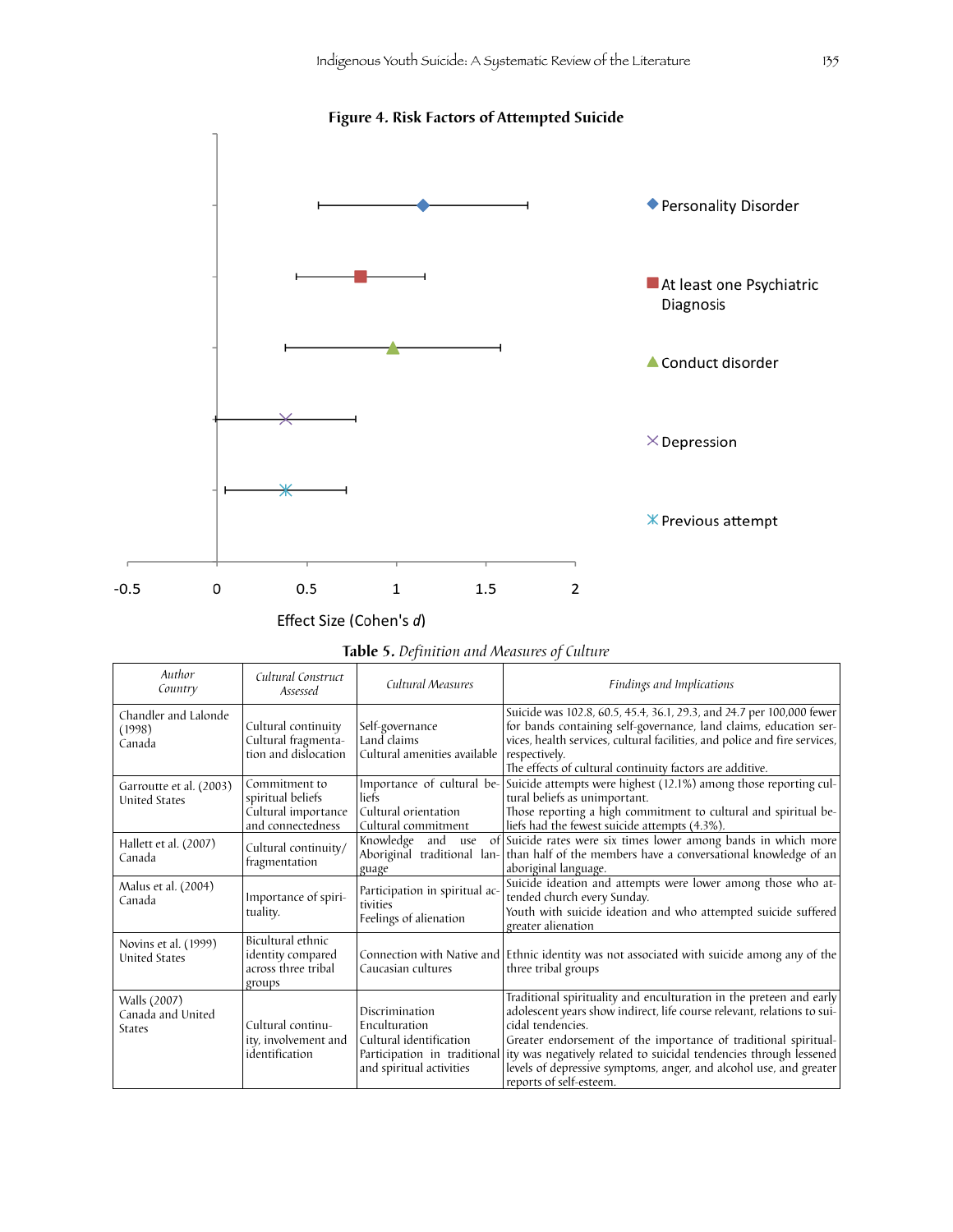trol further reduced the risk of suicide. Finally, the natural process of aging reduced the associated risk of suicide only minimally. The importance of these variables across the spectrum of suicide is suggestive of some underlying common process.

# Emphasis on Culture as a Protective Factor

The current review focuses on trends present across a broad range of Indigenous populations due to a lack of studies in the extant literature. Only six of the articles reviewed presented enough data to examine the effects of culture on IYS (Chandler and Lalonde, 1998; Garroutte et al., 2003; Hallett et al., 2007; Malus et al., 2004; Novins et al., 1999; Walls, 2007). Operational definitions of culture can be found in Table 5. All of the studies examined various Indigenous populations in North America. Some interesting details emerged that merit attention. The three main trends to emerge were: 1) a lack of empirical research; 2) the need for a unified definition of culture; 3) the effects of culture depended upon which level the construct was analyzed.

- 1. Very few studies have examined culture as a protective factor of IYS in a methodologically sound manner. A lack of evidence makes it difficult to ascertain the true importance of culture in IYS.
- 2. The influence of culture was also difficult to determine, in part because the operational definitions of culture used in the selected studies were ambiguous and lacked consensus. No study gave a formal definition of what they believed culture to be at the outset, and only a few studies gave an adequate operational definition of culture during implementation. Furthermore, not a single study assessed construct of validity by mapping participants' perceptions of culture onto researcher's notion of the construct. Assessing face and construct validity is of particular importance when working with Indigenous population who could have different meanings of intertribal culture.

Culture was assessed through an amalgam of cultural activities, spiritual beliefs, self-governance, and knowledge of cultural language that proved highly variable across studies. This degree of variability made culture a ubiquitous construct.

Broadly speaking, culture was analyzed at two levels. One group of researchers evaluated culture as a group process. For example, Chandler and Lalonde (1998) measured cultural continuity operationalized as degree of self-governance using today's Chief and Council structure rather than Indigenous governance systems. This was designed to reflect the degree that groups have maintained societal integration by using their traditional culture to build a collective future. Hallet et al. (2007) included Aboriginal language knowledge as a proxy measure of culture and reanalyzed this data with the idea that language maps reality in culture-specific ways and that traditional knowledge is an essential way to transfer and learn about culture. These were the most objective uses of culture.

The remaining authors assessed individual perceptions of culture with an implicit assumption that participants have a cogent internal definition of this construct. Garroutte and colleagues (2003) defined culture as the orientation, value, and commitment that people experience towards their cultural heritage. This definition of culture was similar to that of Novins et al. (1999) who measured level of cultural orientation to both Indian and Caucasian cultures. Malus and colleagues (2004) did not directly measure culture but did ascertain indexes of spirituality, which they likened to cultural history. Finally, Walls (2007) assessed level of participation in traditional cultural activities (e.g., participation in traditional pow-pow among 19 other traditional activities, and knowledge and use of traditional language), comfort in cultural surroundings, and cultural identification. These conceptualizations differ markedly from those put forward by Chandler and colleagues in that they focus measurement on the individual.

3. The effects of culture depended upon how the construct was measured. The influence of culture on IYS was most pronounced when culture was examined as a group process, and it was more diffuse when measured as individual perception or participation.

Two studies measured cultural continuity as the degree to which bands along the west coast of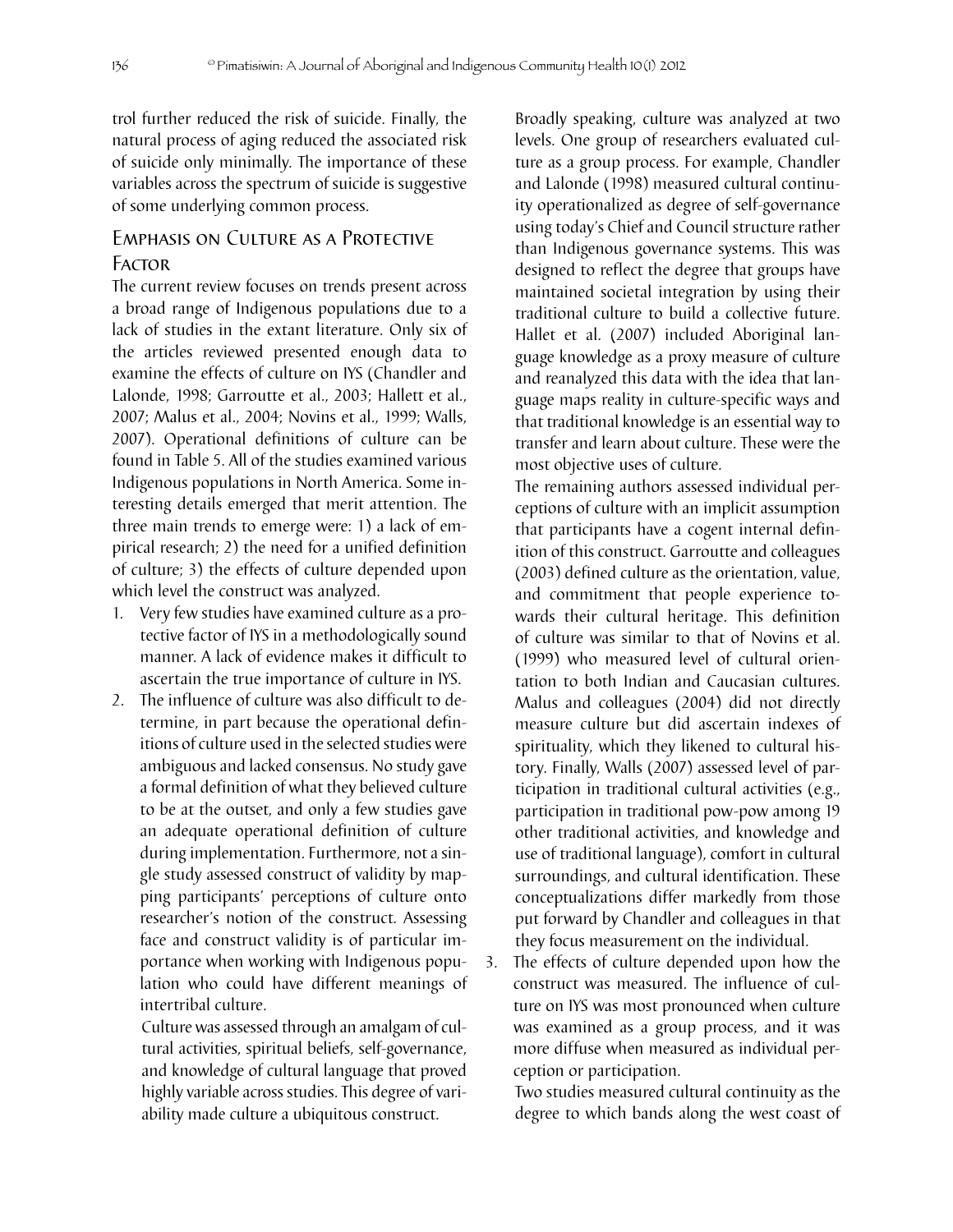British Columbia have been able to fight for and maintain a strong sense of culture by challenging the government to allow them to live in, govern, and perform cultural rituals on their native lands (Chandler and Lalonde, 1998; Hallett, et al., 2007). The idea is that bands undertaking an active role in maintaining and preserving their culture will reduce youth suicide by providing a thread between self and culture, thus promoting the development of a strong sense of self. While difficult to quantify and evaluate empirically, their general findings suggest that this is the case.

Valuing, maintaining, and participating in traditional cultural and spiritual practices had mixed effects on buffering against suicide. Three studies assessed the effectiveness of identifying with one's culture at buffering against suicide (Garroutte et al., 2003; Novins et al., 1999; Walls, 2007). One study (Novins et al., 1999) found no relationship between ethnic identity and youth suicide, while two studies found that identifying and committing to one's culture buffers against suicide (Garroutte et al., 2003; Walls, 2007). Garroutte et al. (2003) found that youth scoring higher in cultural spiritual orientation made fewer attempts at suicide. Interestingly, this relationship was only found for youth scoring in the highest one third on a measure of cultural spiritual orientation. Walls (2007) found that being embedded within one's culture and valuing traditional spirituality led to fewer suicidal tendencies over time, although this relationship was complex and most pronounced when cultural identification was endorsed at an earlier age. Similarly, actively participating in spiritual practices on a regular basis was found to buffer against suicide (Malus et al., 1993).

Only one study assessed the developmental pathway of enculturation on IYS. Importantly, Walls (2007) was able to assess the influence of enculturation while taking into account causal pathways. Walls found that enculturation and endorsement of traditional spirituality led to lower levels of suicidal tendencies, however this relationship was complex. The endorsement of enculturation and traditional spirituality at age 10, but not at subsequent assessments, was found to decrease the risk of current and future suicidal tendencies suggesting that the beneficial effects of culture may be limited to certain developmental stages. Importantly, this effect was partially explained by reductions in depression, negative life events, anger and alcohol use, and through an enhanced sense of self worth. It is worth noting that the majority of youth assessed by Walls (2007) came from isolated and socially disadvantaged reserves across North America. This study indicates the need to assess pathways to suicidal tendencies among Indigenous youth. A life-course perspective needs to be adopted in order to better understand how culture attenuates the risk of suicidal tendencies conferred by factors such as poverty, genetics, psychopathology, social disadvantage, discrimination, and stressful events. Only once the pathways to IYS are understood can interventions be implemented that properly address risk and protective factors identified by epidemiological research.

# Discussion

### Assessment of Methodologies

Designing methodologically sound research with a lens focused on IYS is by no means an easy task. This review highlighted many of the difficulties in the current literature. For example, few studies utilized multiple measures of suicidal ideation or verified the accuracy of these measures. It also became apparent that research in this area is reliant on large scale populations data often obtained from Coroner reports and other secondary sources in which the researcher had no decision making control.

Since acts of suicide are relatively low with estimates ranging between 48 per 100,000 to 108 per 100,000 (Beautrais and Fergusson, 2006; Chandler and Lalonde, 1998), large-scale community and population-based samples of Indigenous youth are required to ensure that findings are meaningfully interpretable rather than statistical artifacts. Large aggregate samples offer the benefit of easily identifying and tracking universal trends in IYS. However,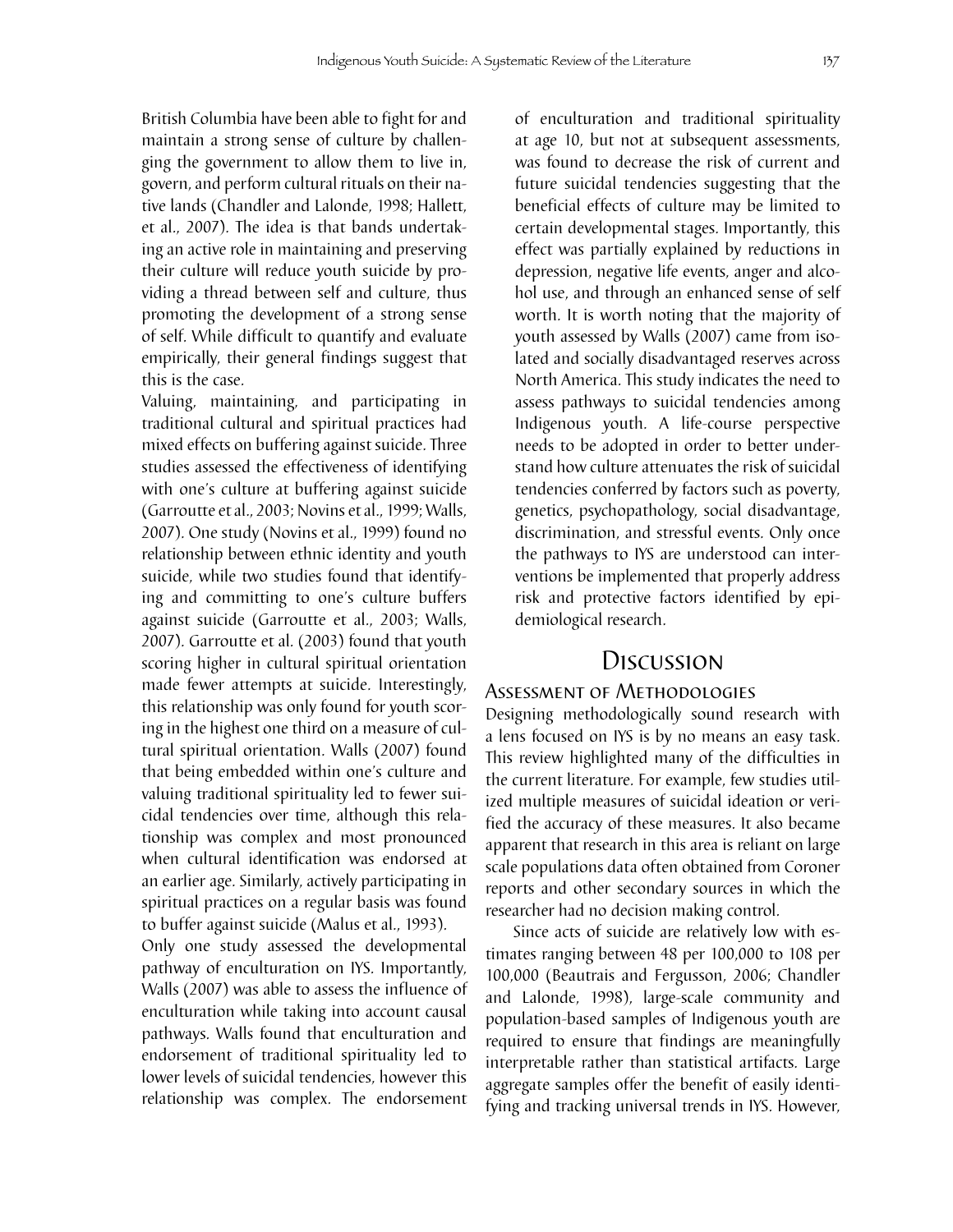such samples do not permit a detailed analysis of the factors affecting Indigenous youth at the local or geographic level. Thus, while the use of population sampling seems like a necessity in this research area it comes at the cost of detecting more subtle influences.

A heavy focus was placed on data obtained from the Coroner's office. As noted by Chandler and Lalonde (1998), relying on data from the Coroner Service allows for two significantly potential sources of error. First, a death may be labeled accidental unless there is compelling reason for classification as a suicide; this can lead to a misunderstanding about the true incidence and factors preceding a suicide. Second, Indigenous populations may seek to underreport deaths as suicides in an attempt to reject a perception of themselves as being particularly prone to suicide. Unfortunately, the best source of data for assessing suicides is Coroner Service data, imposing a limitation on suicide research.

This review also uncovered some successes in the IYS literature. Cultural relevance was often obtained by pilot testing instruments before study implementation. A high degree of community involvement further ensured that data was reported accurately. In addition, potential confounds were often measured and statistically controlled using fully adjusted models. However, only one intervention was found that utilized these strengths indicating a relative lack of support for youth to maintain their overall resilience. Future research examining the efficacy of intervention elements is sorely needed.

# Application to Theories on Indigenous Youth Suicide

Some preemptive findings into the etiology of IYS emerged from our systematic review that could be of benefit to future studies. As suggested by Chandler et al. (2003), the common element underlying the pathways to IYS could be an inability to form a sense of identity and purpose in life. This theoretical framework could explain the influences of IYS identified in the present review.

Individuals are likely to search for identity during developmental crises where psychological growth can be triggered through the experience of stressful life events (e.g., having a friend attempt

suicide or contemplating the inevitability of death; Anthis, 2002). If such meaning cannot be located and the struggle for identity cannot be resolved, then a serious period of hopelessness or depression occurs (Duran and Duran, 1995). Being unable to find continuity and a sense of belonging in the self, individuals devoid of an identity often adopt and cling to an addictive lifestyle; such a lifestyle can include problematic use of drugs and alcohol, gambling, and sex (Alexander, 2006). This myriad of negative effects resulting from discontinuity in the self is believed to precede suicide (Ball and Chandler, 1989; Chandler et al., 2003). Such negative effects are believed to be more abundant among Indigenous populations.

Indigenous populations are fragmented and suffer acculturation and oppression as a result of colonization. The effects and presence of acculturation are still evident in today's reality, which includes poverty, discrimination, racism, and the history of assimilation (e.g., being forced to attend residential schools; Berry, 1997). Such fragmentation and dislocation of culture negatively effects the formation of identity, self-esteem, and purpose among Indigenous populations.

The maintenance of culture and formation of social and familial supports are ingredients that may offset IYS. Social and family support positively influences the development of relational, occupational, and self-identity (Meeus and Dekoviic, 1995), and it was found to be the strongest protective factor reducing the risk of suicide among the studies examined. The assessment of culture as a protective factor for IYS presented in other studies (e.g., Chandler and Lalonde, 1998; Walls, 2007) is but one of many necessary interventions. We agree that connection with one's culture of origin is an important preventive factor for reducing the incidence of suicide among Indigenous peoples. However, this needs to be put into the ongoing context of the realities that Indigenous peoples face today including crippling poverty, unequal access to health and wellness services as well as ongoing issues with access to social services, and education. .

Culture connectedness may well be a useful measure of resilience among Indigenous populations, but this review has shown that such effects are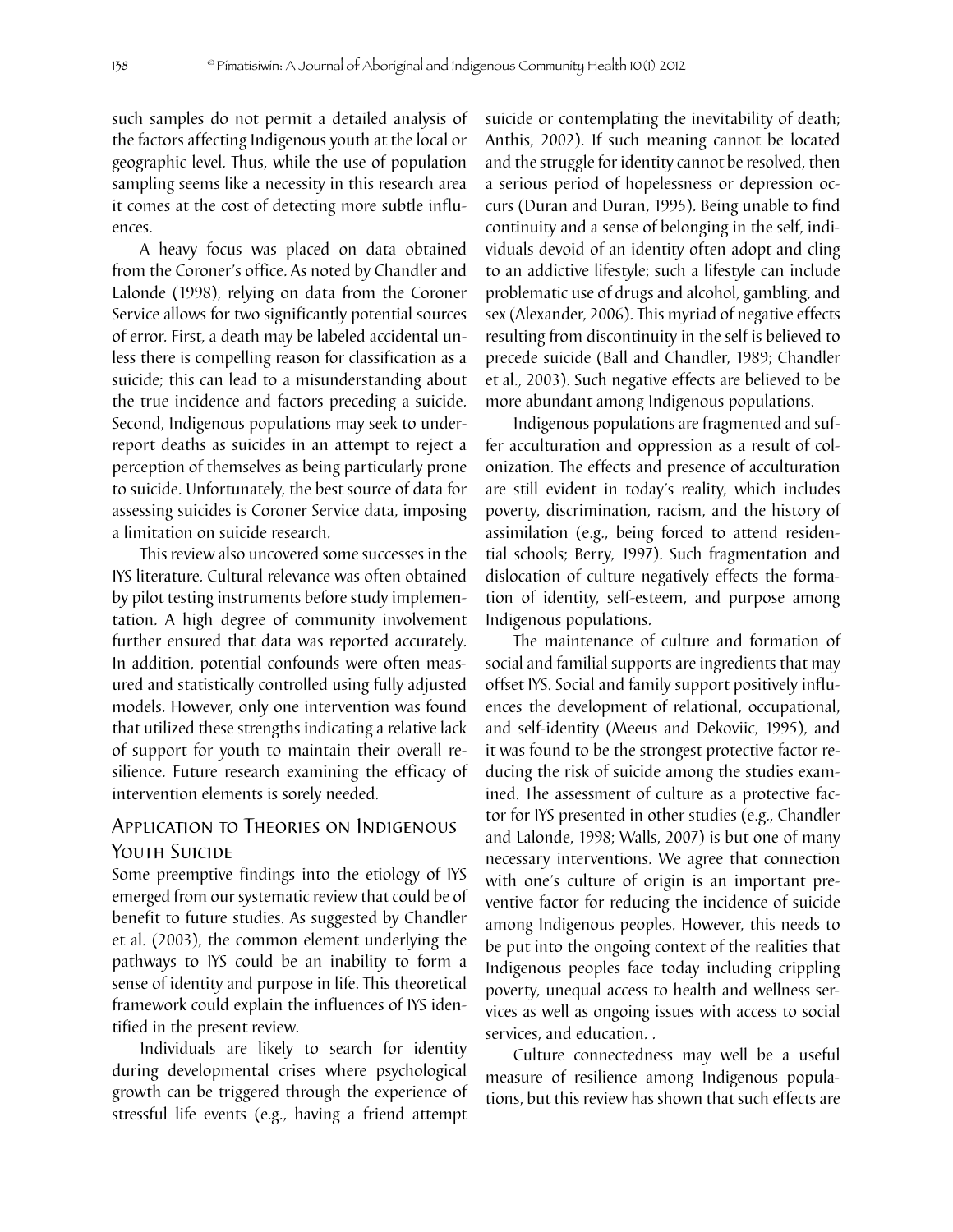far more complex than originally believed. For instance, the intervention study summarized by May et al. (2005) shows that while culture is important it is the integration of social, family, education and training, job creation, and other elements that bring cohesion to a community. Indigenous youth suicide must be addressed as a community by forming community cohesion (see also Middlebrook et al., 2001).

# Conclusion

This systematic review of the scientific literature relevant to Indigenous youth suicide indicates that suicidal behaviour among Indigenous youth is a complex issue. The evidence suggests that it is not only having a sense of culture that buffers against the negative pathways of suicide, but rather the act of engaging in culturally relevant activities with respected others in the community. This larger process can be theoretically likened to how Indigenous youth search for and develop a sense of meaning and purpose in their lives. However, there is little to no data that speaks to this theoretical assertion — at present it will have to remain a theoretical speculation.

This stringent search of the literature pertaining to IYS identified a small number of studies that were high in methodological rigour. These studies were mostly epidemiological in nature with very few pertaining to interventions for the prevention of IYS. Although these studies offer insight into the etiology of IYS, additional methodologically rigorous intervention studies are needed to promote and develop an effective program for suicide prevention.

# Recommendations and Future Directions

Indigenous youth suicide is a poorly researched area in which further investigation is urgently needed. The present review has identified several risk and protective factors of IYS but cannot indicate how these influences interact to culminate in suicidal tendencies among Indigenous youth. Future research examining the interactive nature of the risk and protective factors identified in this review in a longitudinal manner are required. Particularly, research examining pathways to IYS that evaluate the interactions between demographics (e.g., poverty, social disadvantage), psychopathology (e.g., depression, substance abuse), social support, life stress, cultural connection, and future occurrences of suicide among this population is of vital importance. Such studies are critical to determine the impact of culture on youth suicide and determine the underlying mechanisms involved. This is a necessary step if epidemiological research is to be translated into effective interventions.

Unexpectedly, not one study gave an explicit definition of culture at the outset. This came as quite a surprise considering six studies attempted to measure the influence of culture on suicide among Indigenous populations. Beyond that, studies assessing culture poorly defined and operationalized the construct. A unified definition of culture is required to evaluate operational definitions that ensure accurate interpretations can be made across studies.

Finally, further research is needed into the effects of community involvement. Studies that utilized higher degrees of community involvement appeared to fare well but this conclusion is difficult to substantiate without empirical assessment into its unique contributions.

# Limitations and Potential **BIASES**

All systematic reviews require that the process focuses on the commonalities across studies at the expense of features that are unique to each study. We have attempted to diminish this limitation by referencing details of each study whenever possible.

This review used a scale of quality assessment that may be overly rigorous given the difficulties of performing research on suicide with Indigenous populations. In an attempt to overcome this problem, we performed a systematic evaluation of all articles deemed moderately rigorous (i.e., all articles scoring a 3 or a 4) and included only those that were found to make an adequate contribution to this review.

Selection bias may also have occurred when choosing articles to be cited, this is a problem in systematic review methodologies. To minimize the potential selection bias we added a third review au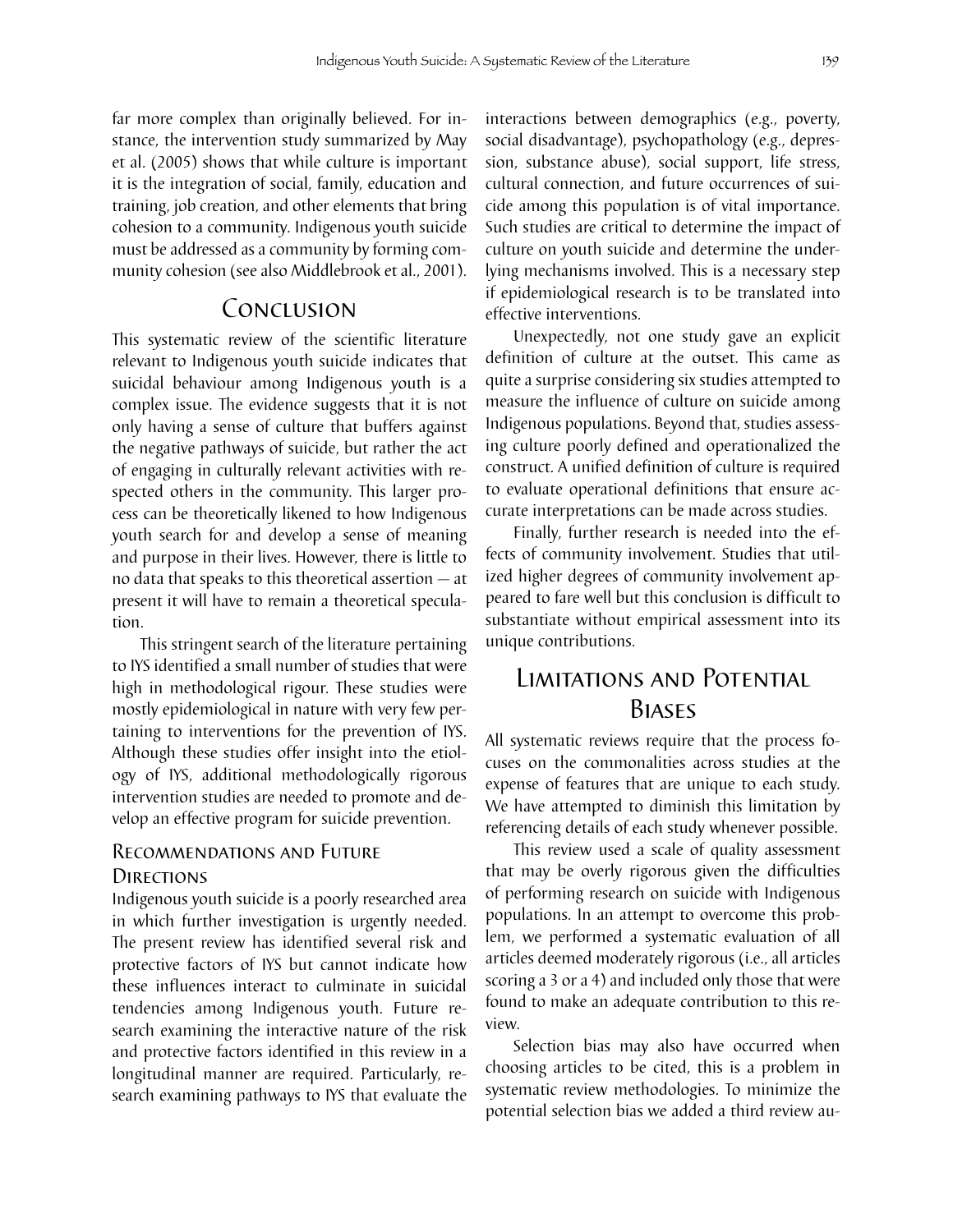thor, who acted as an independent evaluator to resolve disagreement between other reviewers.

Curiously, the literature search did not return a single article that utilized Indigenous methodologies. One possibility is that such manuscripts exist, but may not be published in English. Thus, they were missed by our database searches as only studies written in English were included. Similarly, the databases searched may not carry more obscure Indigenous journals, which are likely candidates to publish articles that utilize Indigenous methodologies.

Finally, the studies reviewed often used a pan-Indian approach in amalgamating evidence across a large and heterogeneous group of Indigenous peoples. Localized Indigenous populations may be distinct and it is unclear as to how well such findings could be generalized at a local level.

# **REFERENCES**

- Alexander, B.K. (2006). Beyond Vancouver's "four pillars." *International Journal of Drug Policy, 17*(2), 118–123.
- Anthis, K.S. (2002). On the calamity theory of growth: The relationship between stressful life events and changes in identity over time. *Identity, 2*(3), 229–240.
- Ball, L. and Chandler, M.J. (1989). Identity formation in suicidal and nonsuicidal youth: The role of self-continuity. *Development and Psychopathology, 1*, 257–75.
- Baumesiter, R.F. (2005). Self-concept, self-esteem, and identity. In V.J. Derlega, B.A. Winstead, and W.H. Jones, eds., *Personality: Contemporary Theory and Research*. Third edition. Toronto: Thomson Wadsworth, 246– 280.
- Beautrais, A.L. and Fergusson, D.M. (2006). Indigenous suicide in New Zealand. *Archives of Suicide Research, 10*(2), 159–168.
- Beck, A.T., Kovacs, M., and Weissman, A. (1979). Assessment of suicidal intention: the Scale for Suicide Ideation. *Journal of Consulting and Clinical Psychology, 47*(2), 343–352.
- Betancourt, H. and Lopez, S.R. (1993). The study of culture, ethnicity, and race in American psychology. *American Psychologist, 48*(6), 629–637.
- Berry, J.W. (1997). Immigration, acculturation, and adaptation. *Applied Psychology, 46*, 5–68.
- Boothroyd, L.J., Kirmayer, L.J., Spreng, S., Malus, M., and Hodgins, S. (2001). Completed suicides among the Inuit of northern Quebec, 1982-1996: A case-control study. *Canadian Medical Association Journal, 165*(6), 749–755.
- Borowsky, I.W., Resnick, M.D., Ireland, M., and Blum, R.W. (1999). Suicide attempts among American Indian and Alaska native youth: Risk and protective factors. *Archives of Pediatrics & Adolescent Medicine, 153*(6), 573–580.
- Canadian Institute for Health Research (CIHR). (2007). CIHR guidelines for health research involving Aboriginal peoples. Retrieved 12 January 2010 from http://www.cihr-irsc.gc.ca/e/documents/ethics\_ aboriginal\_guidelines\_e.pdf.
- Center for Disease Control and Prevention (CDC). (1998). Suicide prevention evaluation in a Western Athabaskan American Indian Tribe--New Mexico, 1988-1997. *Morbidity and Mortality Weekly Report (MMWR), 47*(13), 257–261.
- (2009). Suicide: Facts at a glance. Retrieved 25 March 2011 from http://www.cdc.gov/ ViolencePrevention/pdf/Suicide-DataSheet-a.pdf.
- Chandler, M.J., Lalonde, C.E., Sokol, B.W., and Hallett, D. (2003). Personal persistence, identity development, and suicide: a study of Native and Nonnative North American adolescents. *Monographs of the Society for Research in Child Development, 68*(2), vii–viii, 1–130; discussion 131–138.
- Chandler, M.J. and Lalonde, C. (1998). Cultural continuity as a hedge against suicide in Canada's First Nations. *Transcultural Psychiatry, 35*(2), 191–219.
- Clark, T.C. (2007). *Factors Associated with Reduced Depression and Suicide Risk among Maori High School Students New Zealand.* ProQuest Information & Learning, US.
- Cobo, J.M. (1987). *Study of the Problem of Discrimination against Indigenous Populations*. New York: United Nations.
- Cohen, J. (1988). *Statistical Power Analysis for the Behavioral Sciences.* Second edition. Hillsdale, NJ: Lawrence Earlbaum Associates.
- Dinges, N.G. and Duong-Tran, Q. (1994). Suicide ideation and suicide attempt among American Indian and Alaska Native boarding school adolescents.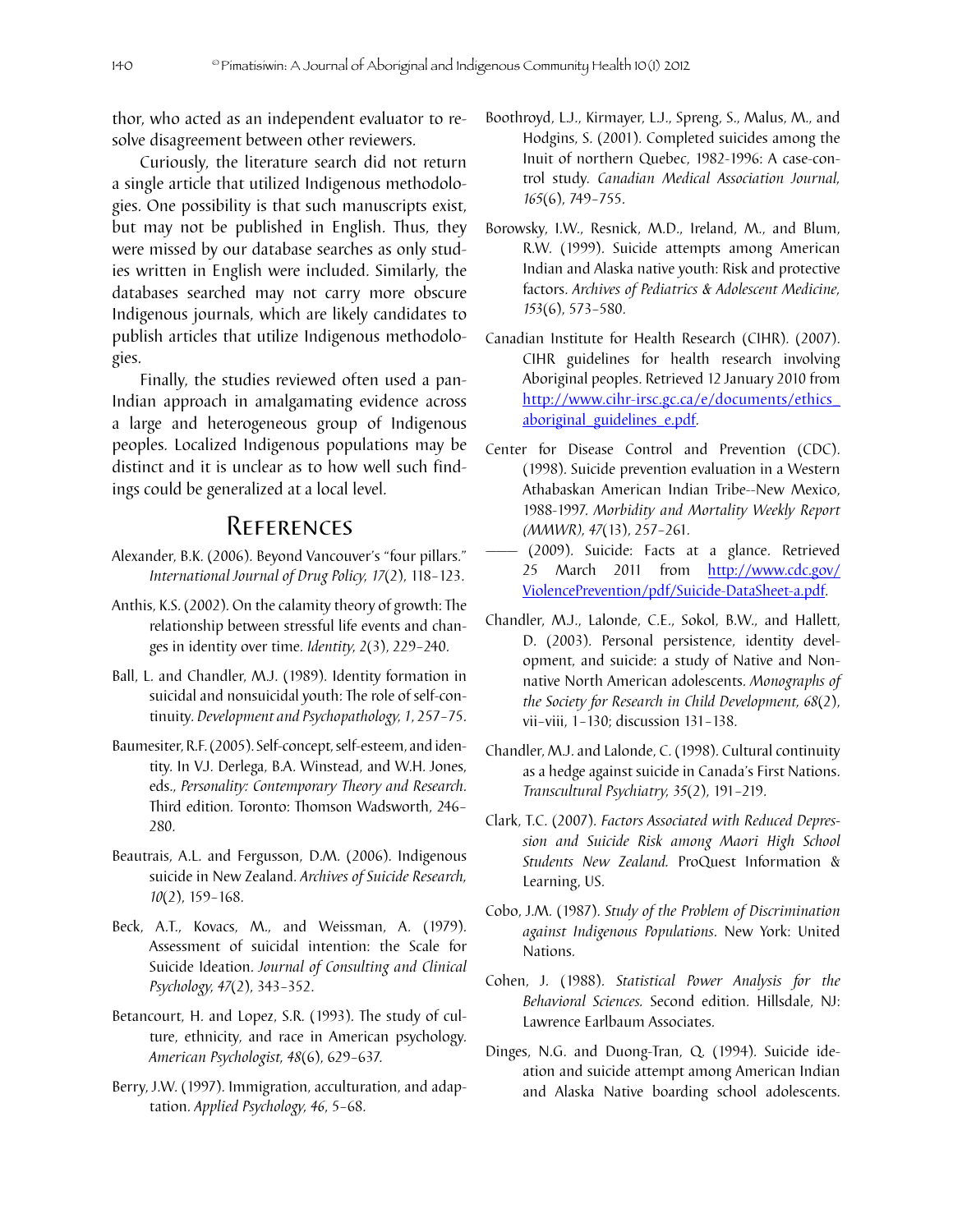*American Indian and Alaska Native Mental Health Research, 4*, 167–188.

- Duran, E. and Duran B. (1995). *Native American Postcolonial Psychology*. Albany, NY: SUNY Press.
- Freedenthal, S. and Stiffman, A.R. (2004). Suicidal behavior in urban American Indian adolescents: A comparison with reservation youth in a southwestern state. *Suicide and Life-Threatening Behavior, 34*(2), 160–171.
- Garroutte, E.M., Goldberg, J., Beals, J., Herrell, R., Manson, S.M., and the AI-SUPERPFP Team. (2003). Spirituality and attempted suicide among American Indians. *Social Science & Medicine, 56*(7), 1571–1579.
- Grossman, D.C., Milligan, B.C., and Deyo, R.A. (1991). Risk factors for suicide attempts among Navajo adolescents. *American Journal of Public Health, 81*(7), 870–874.
- Hallett, D., Chandler, M.J., and Lalonde, C.E. (2007). Aboriginal language knowledge and youth suicide. *Cognitive Development, 22*(3), 392–399.
- Hunter, E. and Harvey, D. (2002). Indigenous suicide in Australia, New Zealand, Canada, and the United States. *Emergency Medicine (Fremantle), 14*(1), 14– 23.
- Kirmayer, L.J. (1994). Suicide among Canadian Aboriginal peoples. *Transcultural Psychiatry, 31*(1), 3–58.
- Lefcourt, H.M. (1982). *Locus of Control: Current Trends in Theory and Research*. London: Routledge.
- LeMaster, P.L., Beals, J., Novins, D.K., Manson, S.M., and the AI-SUPERPFP Team. (2004). The prevalence of suicidal behaviors among Northern Plains American Indians. *Suicide and Life-Threatening Behavior, 34*(3), 242–254.
- Malus, M., Kirmayer, L.J., and Boothroyd, L.J. (1994). *Risk Factors for Attempted Suicide among Inuit Youth: A Community Survey* (No. 3). Montreal: Culture & Mental Health Research Unit: Institute of Community & Family Psychiatry.
- May, P.A., Serna, P., Hurt, L., and de Bruyn, L.M. (2005). Outcome evaluation of a public health approach to suicide prevention in an American Indian Tribal Nation. *American Journal of Public Health, 95*(7), 1238–1244.
- Middlebrook, D.L., LeMaster, P.L., Beals, J., Novins, D.K. and Manson, S.M. (2001). Suicide prevention in American Indian and Alaskan Native communities: A critical review of programs. *Journal of Suicide and Life Threatening Behavior, 31*, 132–149.
- Meeus, W. and Dekoviic, M. (1995). Identity development, parental and peer support in adolescence: Results of a national Dutch survey. *Adolescence, 30*(120), 931–944.
- Novins, D.K., Beals, J., Roberts, R.E., and Manson, S.M. (1999). Factors associated with suicide ideation among American Indian adolescents: Does culture matter? *Suicide and Life-Threatening Behavior, 29*(4), 332–346.
- Pharris, M.D., Resnick, M.D., and Blum, R.W. (1997). Protecting against hopelessness and suicidality in sexually abused American Indian adolescents. *Journal of Adolescent Health, 21*(6), 400–406.
- Rohner, R.P. (1984). Towards a conception of culture for cross-cultural psychology. *Journal of Cross-Cultural Psychology, 15*(2), 111–138.
- Royal Commission on Aboriginal Peoples (1995). Choosing life: A special report on suicide among Aboriginal people. *The Commission, Cat no. Z1-1991/1-41-4E*.
- Rutman, S., Park, A., Castor, M., Taualii, M. and Forquera, R. (2008). Urban American Indian and Alaska Native youth: Youth risk behavior survey 1997– 2003. *Maternal & Child Health Journal, 12*, 76–81.
- Silviken, A. (2009). Prevalence of suicidal behaviour among Indigenous Sami of Northern Norway. *International Journal of Circumpolar Health, 68*(3), 204–211.
- Silviken, A. and Kvernmo, S. (2007). Suicide attempts among indigenous Sami adolescents and majority peers in Arctic Norway: Prevalence and associated risk factors. *Journal of Adolescence, 30*(4), 613–626.
- Tchacos, E. and Vallence, R.J. (2004). *Research in Aboriginal Communities: Cultural Sensitivity as a Prerequisite*. Paper presented at the AARE.
- Walls, M.L. (2007). *A Mixed Methods Examination of Indigenous Youth Suicide.* ProQuest Information & Learning, US.